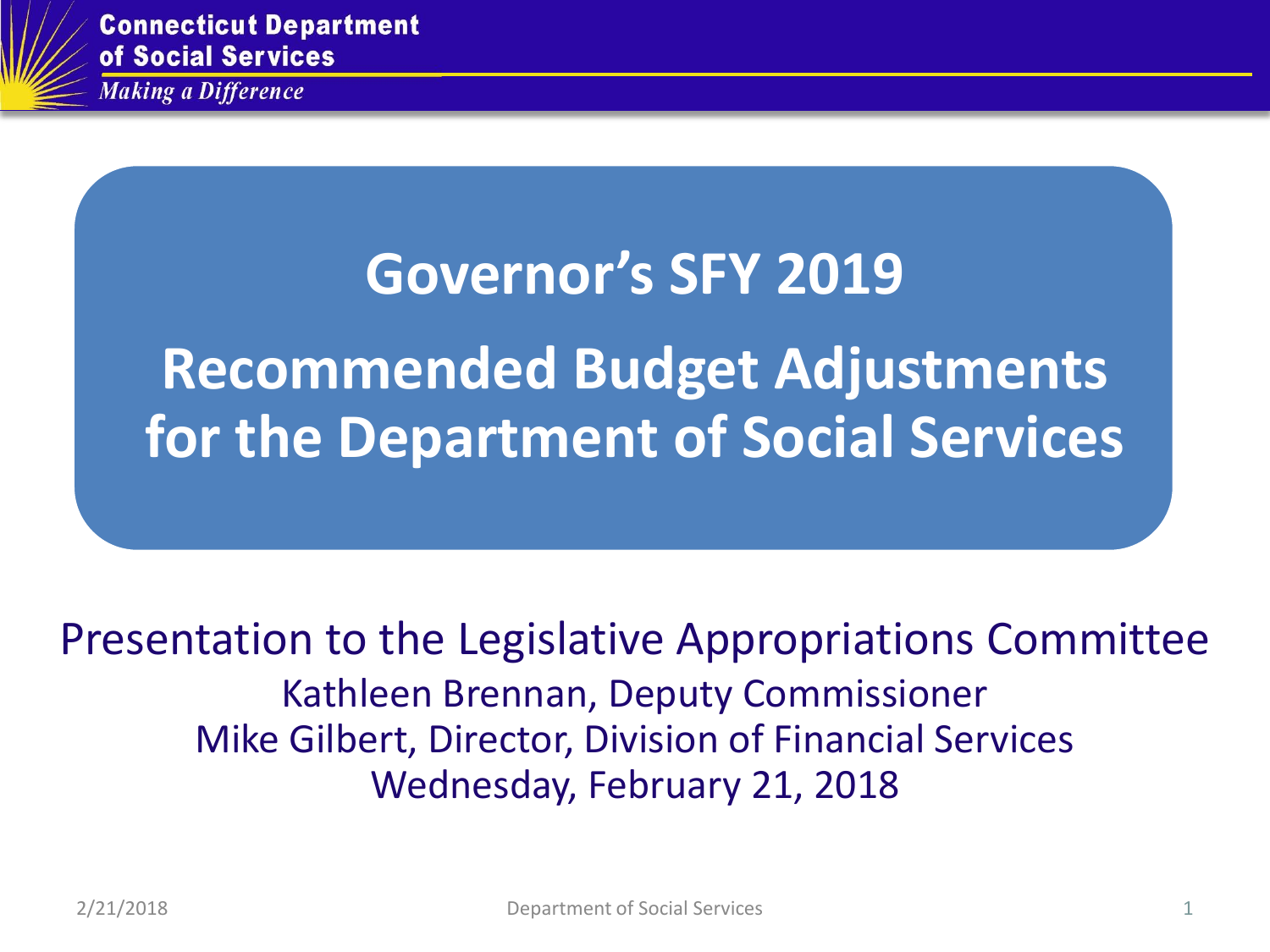

#### **Connecticut Department** of Social Services

**Making a Difference** 

# DSS at a Glance

**Critical source of economic security, health and wellbeing to about one million individuals (28% of the population of Connecticut)**

#### **Technology and data driven**

**Accomplishing more with less**

- Serves children, adults, working families, older adults and persons with disabilities in all 169 Connecticut municipalities.
- •With service partners, provides federal/state food and economic aid, health care coverage, independent living and home care, social work, child support, home-heating aid, protective services for the elderly, and other vital services.
- Successful in improving quality, satisfaction and independence through prevention and integration.
- Prioritizing timely access to services through eligibility process improvements, integration with Access Health CT, and our new ImpaCT eligibility system.
- Planning for efforts to modernize our child support and Medicaid technology supports and systems.
- •Utilizing advanced data analytics to direct policy-making, program development and operations.
- •Agency-wide administrative costs are estimated to be 3.2%. Total staffing (1,591 individuals) has fallen appreciably while the number of individuals served has remained high.
- •Over 50% of agency expenditures are federally reimbursed.
- •Health expenditures (76% of department's recommended SFY 2019 budget) are increasing based on caseload growth, but trends in per person costs are stable (down 3.4% over the last five fiscal years), and quality outcomes have improved.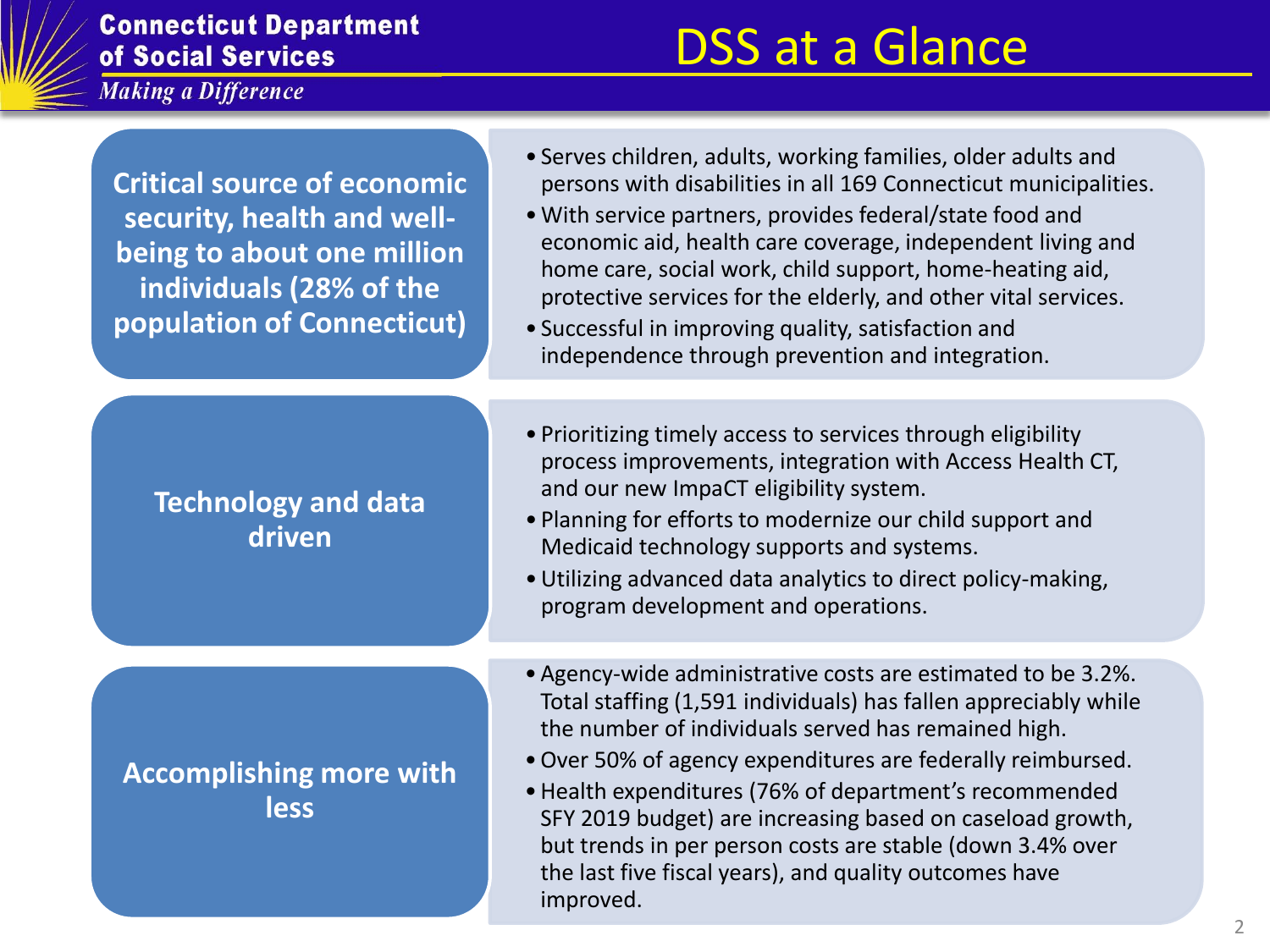

**Connecticut Department<br>of Social Services** 

Making a Difference

# DSS at a Glance

| <b>Vision</b>  | • Guided by our shared belief in human<br>potential, we envision a Connecticut<br>where all have the opportunity to be<br>healthy, secure and thriving.                                                                                                                                                                                           |
|----------------|---------------------------------------------------------------------------------------------------------------------------------------------------------------------------------------------------------------------------------------------------------------------------------------------------------------------------------------------------|
| <b>Mission</b> | • We, along with our partners, provide<br>person-centered programs and services to<br>enhance the well-being of individuals,<br>families and communities.                                                                                                                                                                                         |
| <b>Values</b>  | • Communication-Open and constructive sharing of<br>information at all levels.<br>• Respect-Treating all people with dignity & understanding.<br>• Service-Professional commitment to excellence.<br>• Accountability-Personal & team responsibility for results.<br>. Innovation-Creating and embracing new ideas to<br><i>improve our work.</i> |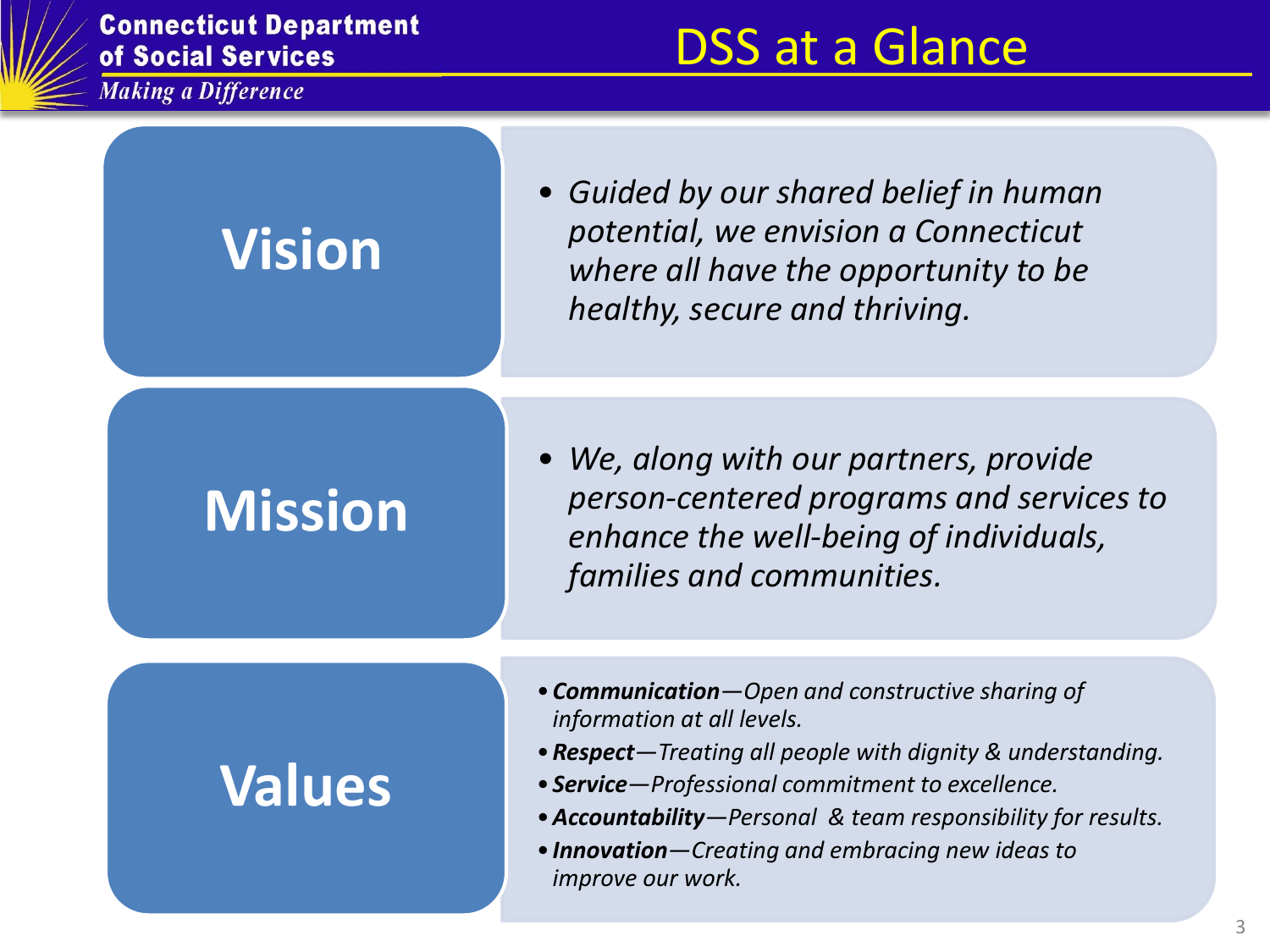

- The Department is committed to providing the highest level of health and human services to Connecticut individuals, families and communities. Our services touch people in all 169 cities and towns.
- As Governor Malloy and Secretary Barnes have noted, the Department has made noteworthy achievements in controlling costs, holding down the State share of Medicaid costs and keeping per member costs steady.
- We recognize that, in some areas, the budget contains difficult adjustments for those served by the agency and our partners. We look forward to working with the General Assembly over the next few months to discuss these recommendations.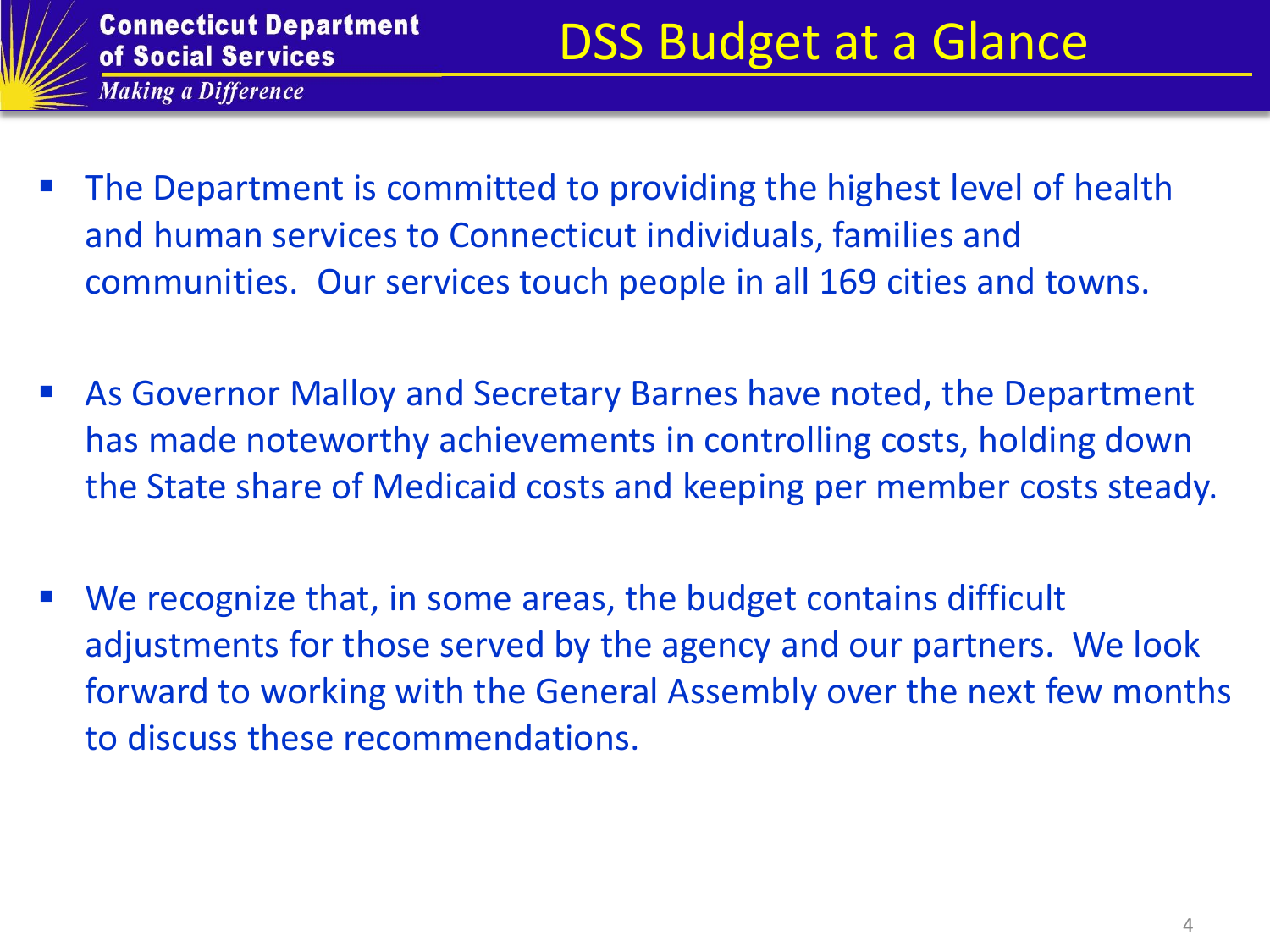#### **Connecticut Department** of Social Services

# DSS Budget at a Glance

**Making a Difference** 

#### Programs supported include:

Medicaid, CHIP (HUSKY B), SNAP, TFA, Child Support, State Supplement (AABD), SAGA, Energy Assistance, Social Work Services

- SFY 2017 actual staffing costs:
	- $\cdot$  \$116.6 m
- **Najor operating expenses:** 
	- Actual 2017 expense: \$133.5 m
	- Operating Contracts: 87%
	- Facilities & Operational: 13%
- Administrative cost ratio:
	- 3.45% (includes field eligibility staff)
- **Program outcome highlights:** 
	- Application processing timeliness
	- SNAP improvements
	- Stable Medicaid cost trends and enhanced outcomes
- **SFY 2019 recommended budget:**
- **Total:** 
	- SFY 19 \$4.299 b (net); \$8.083 b (gross)
- **Program:** 
	- SFY 19 \$4.042 b (net); \$7.826 b (gross)
- **Administrative:** 
	- SFY 19 \$257.1 m
- **Administrative cost ratio:** 
	- 3.18%
- **Federal reimbursement:** 
	- 59% Medicaid program costs
	- 75% Medicaid systems and eligibility (staff & contracts), & new IT system operational costs
	- 50% Medicaid administrative costs
	- 50% SNAP administrative support
	- 66% Child Support
	- 85 to 90% IT systems development
	- 88% CHIP (HUSKY B)
	- 100% TANF administrative support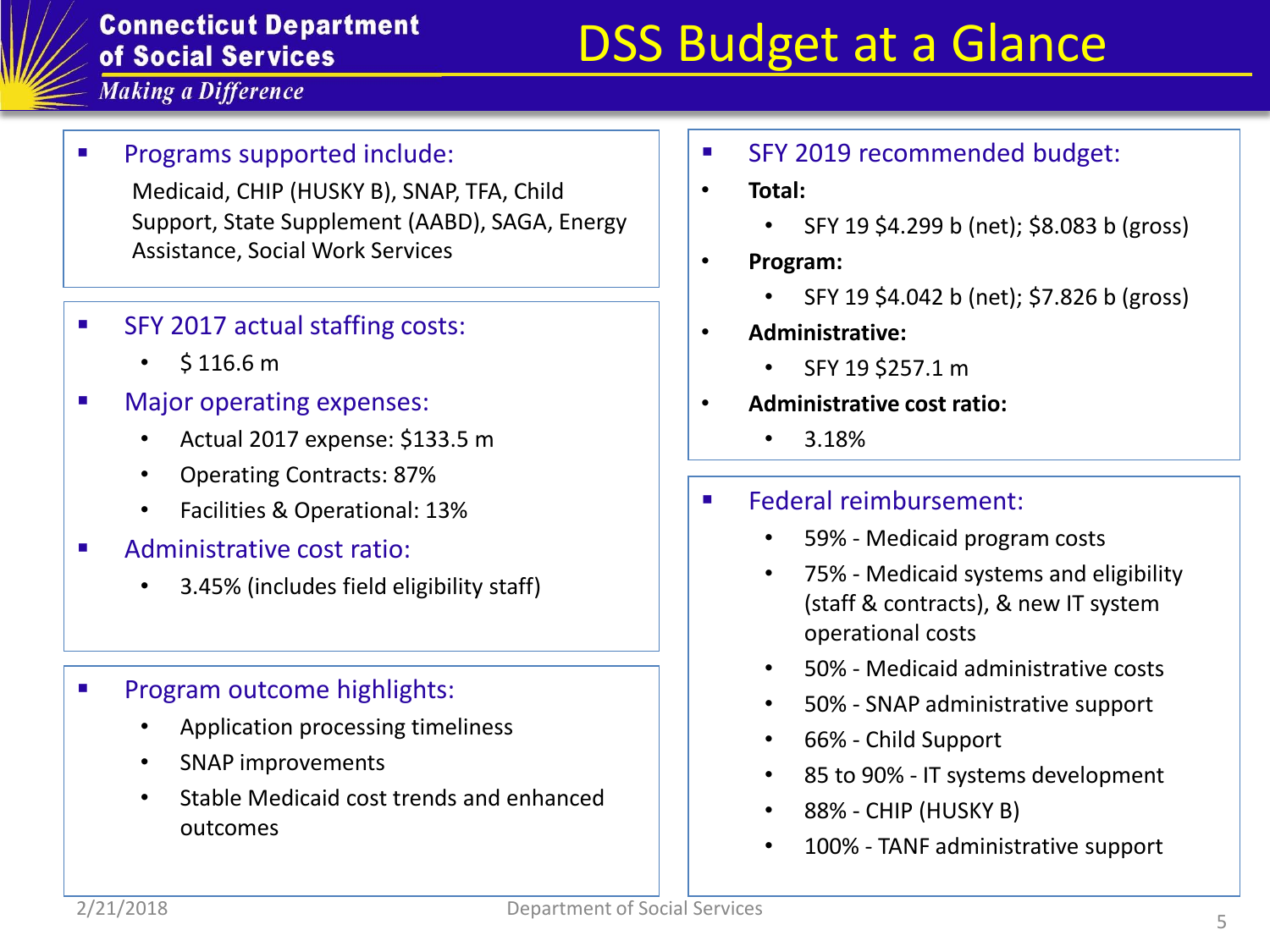# DSS Budget Overview

**Making a Difference** 

 The overall change in the DSS General Fund budget for SFY 2019 is a decrease of 1.4%.

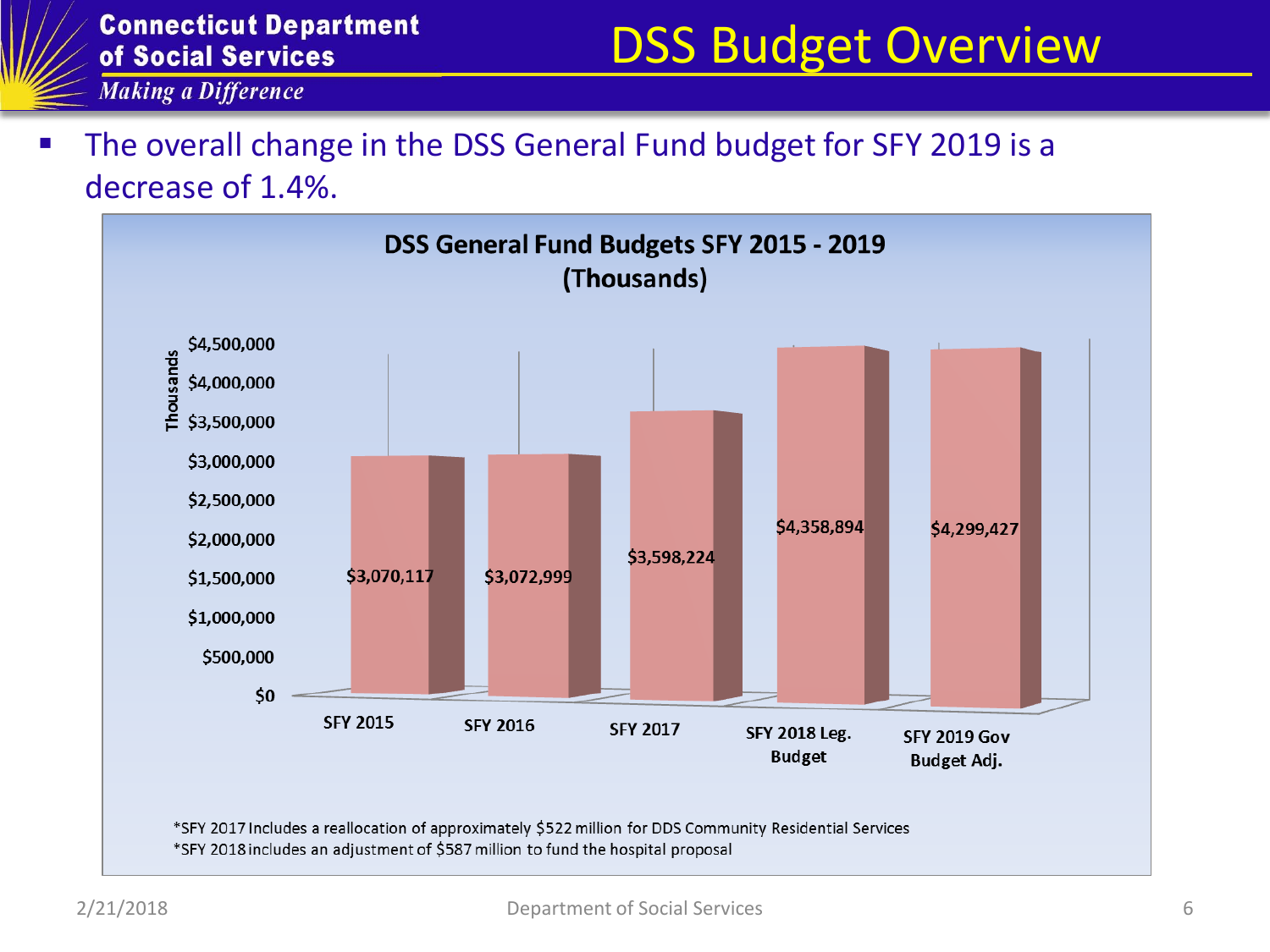- The proportion of the DSS General Fund budget directed to Medicaid is 61% in SFY 2019 . Other health services account for an additional 15% of the budget.
- Administrative, field operation and grant expenses account for 6% of our General Fund expenses in SFY 2019.
- **The budget share for income support, including Temporary Family Assistance,** State Supplement (Aid to the Aged, Blind and Disabled), and State Administered General Assistance, is 5% in SFY 2019.
- Community Residential Services, funding programs provided by the Department of Developmental Services, accounts for the balance of 13% in SFY 2019.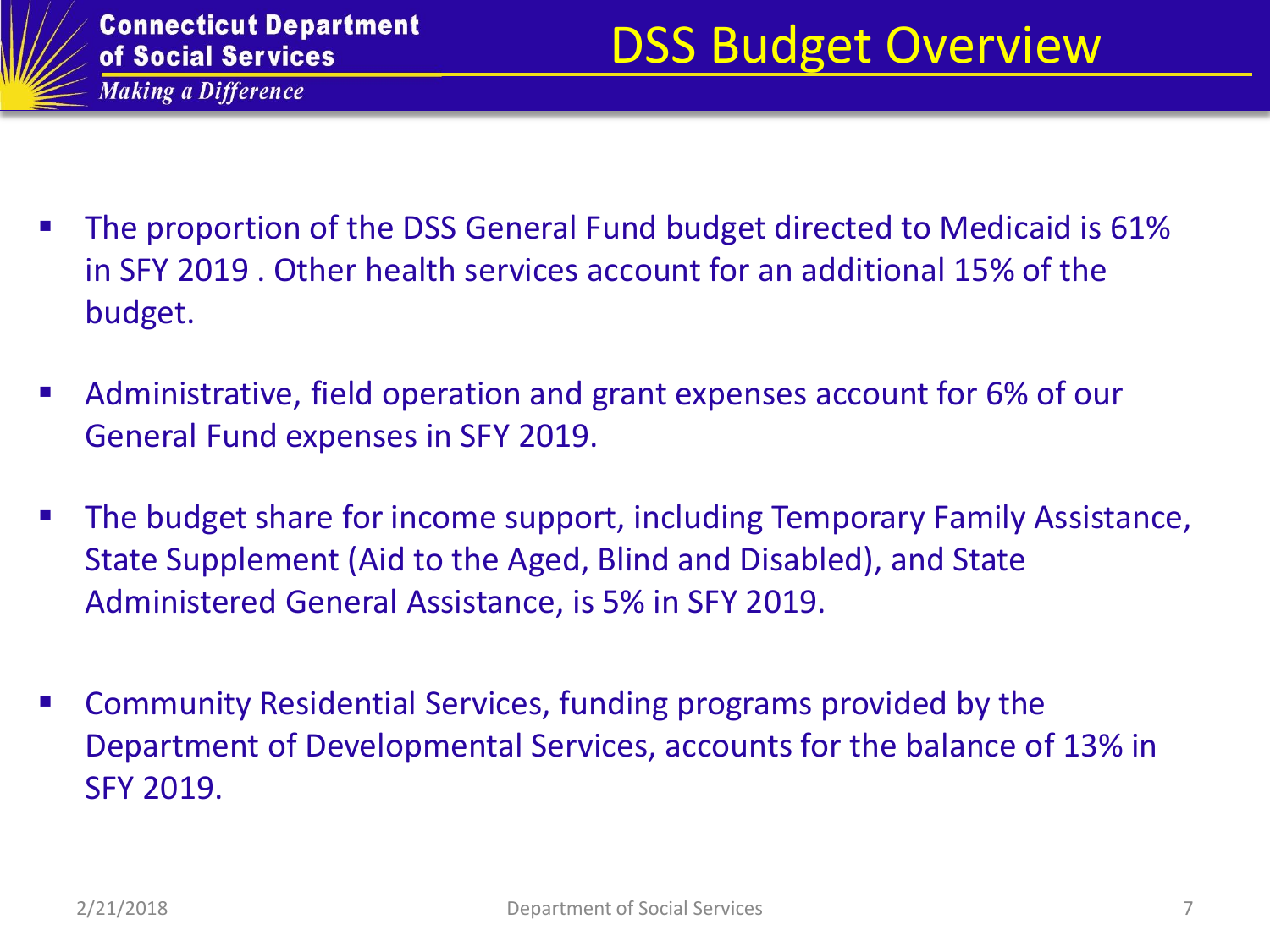# DSS Budget Overview

**Making a Difference** 

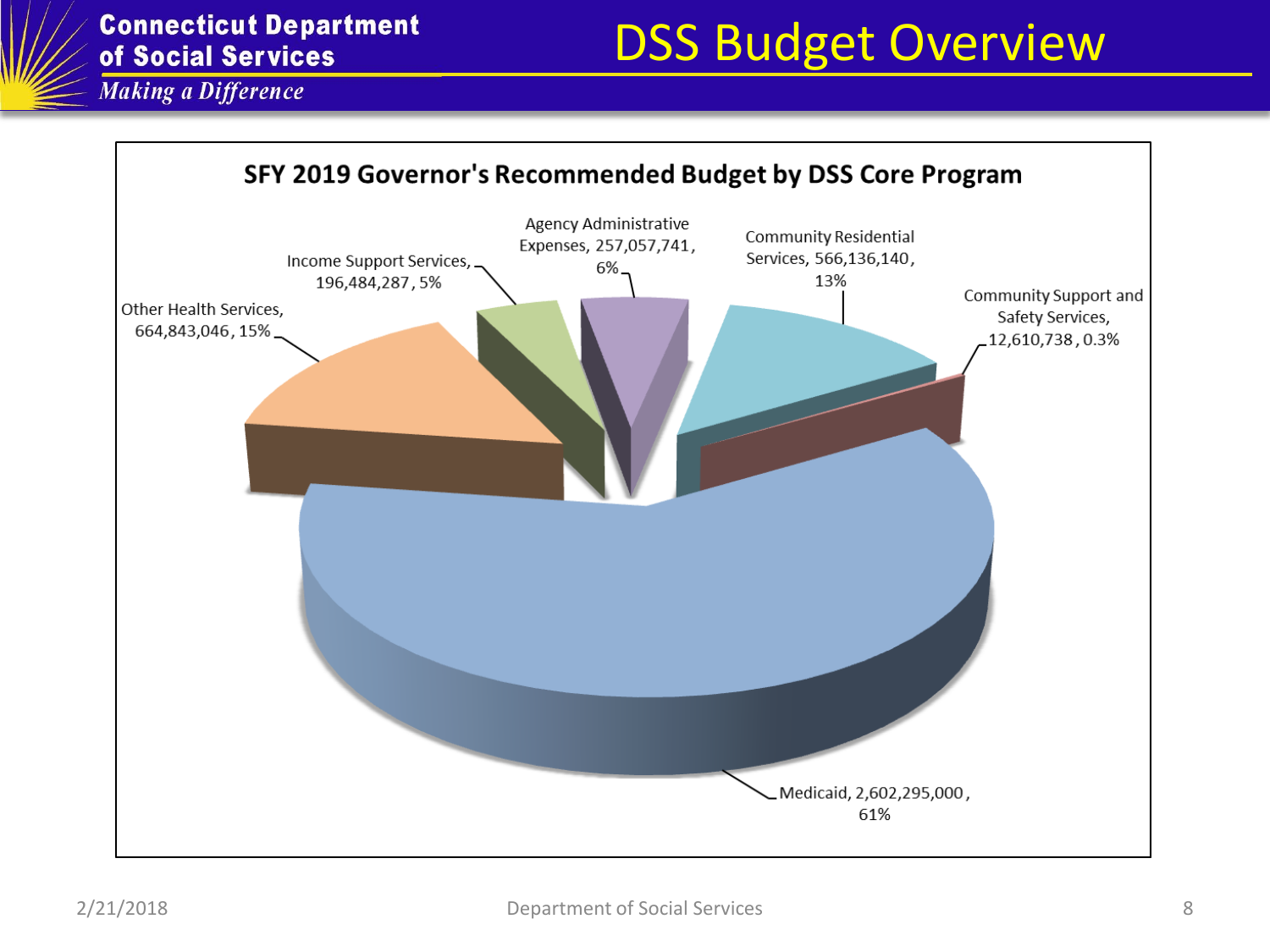- The Governor's Recommended Adjustments include the following changes to our programs:
	- Provides additional funding to meet program requirements for Old Age Assistance, Aid to the Disabled, Temporary Family Assistance and Community Residential Services

-Increase of \$9.2 million

-Funding added to update for current expenditure trends in these accounts

- Converts ten DDS Community Living Arrangements from public to private operation -Increase of \$5.7 million to DSS; net savings to the state of \$1 million -\$6.7 million reduction is reflected under DDS to reflect this conversion
- Modernizes nursing home rate-setting
	- -Increase of \$0.3 million
	- -Funding will support development of an acuity-based rate-setting approach
- Shifts positions to the General Fund to continue support for Money Follows the Person
	- -Increase of \$0.3 million
	- -Funding for MFP grant funded positions as federal support begins to decline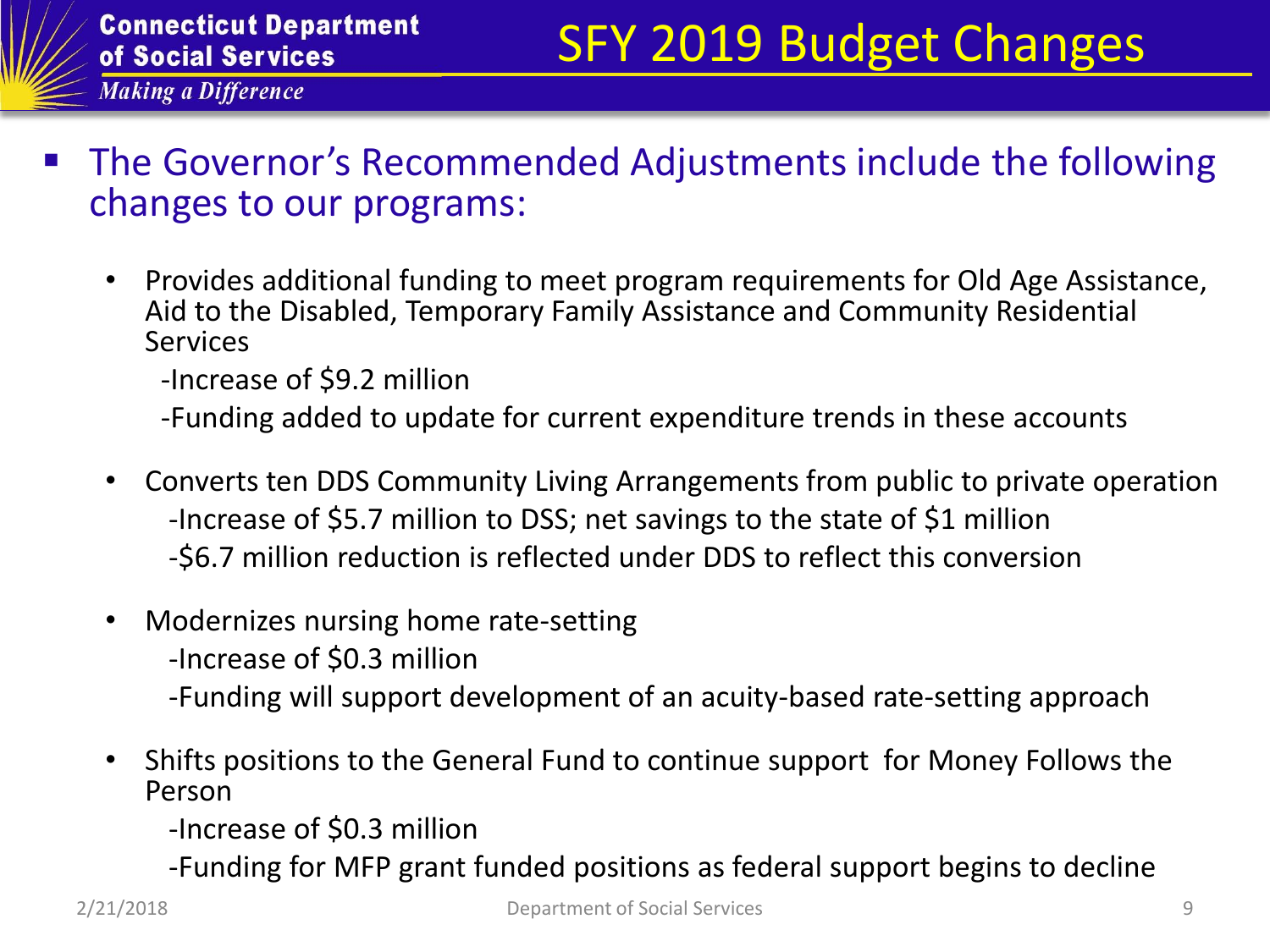

- The Governor's Recommended Adjustments include the following changes to our programs (continued):
	- Annualizes SFY 2018 budgeted lapses and holdbacks
		- -Reduction of \$28.3 million
		- -Continues all lapses and holdbacks required to meet budget targets
	- Eliminates Medicaid payments for Graduate Medical Education (GME) -Reduction of \$10.6 million
		- -Additional detail follows
	- Reduces enhanced reimbursement for primary care providers to 90% of Medicare rates -Reduction of \$3.5 million -Additional detail follows
	- Utilizes the Social Service Block Grant to fund Protective Services for the Elderly -Reduction of \$0.8 million
		- -Similar to SFY 2018 adjustment which utilizes available SSBG carryforward funds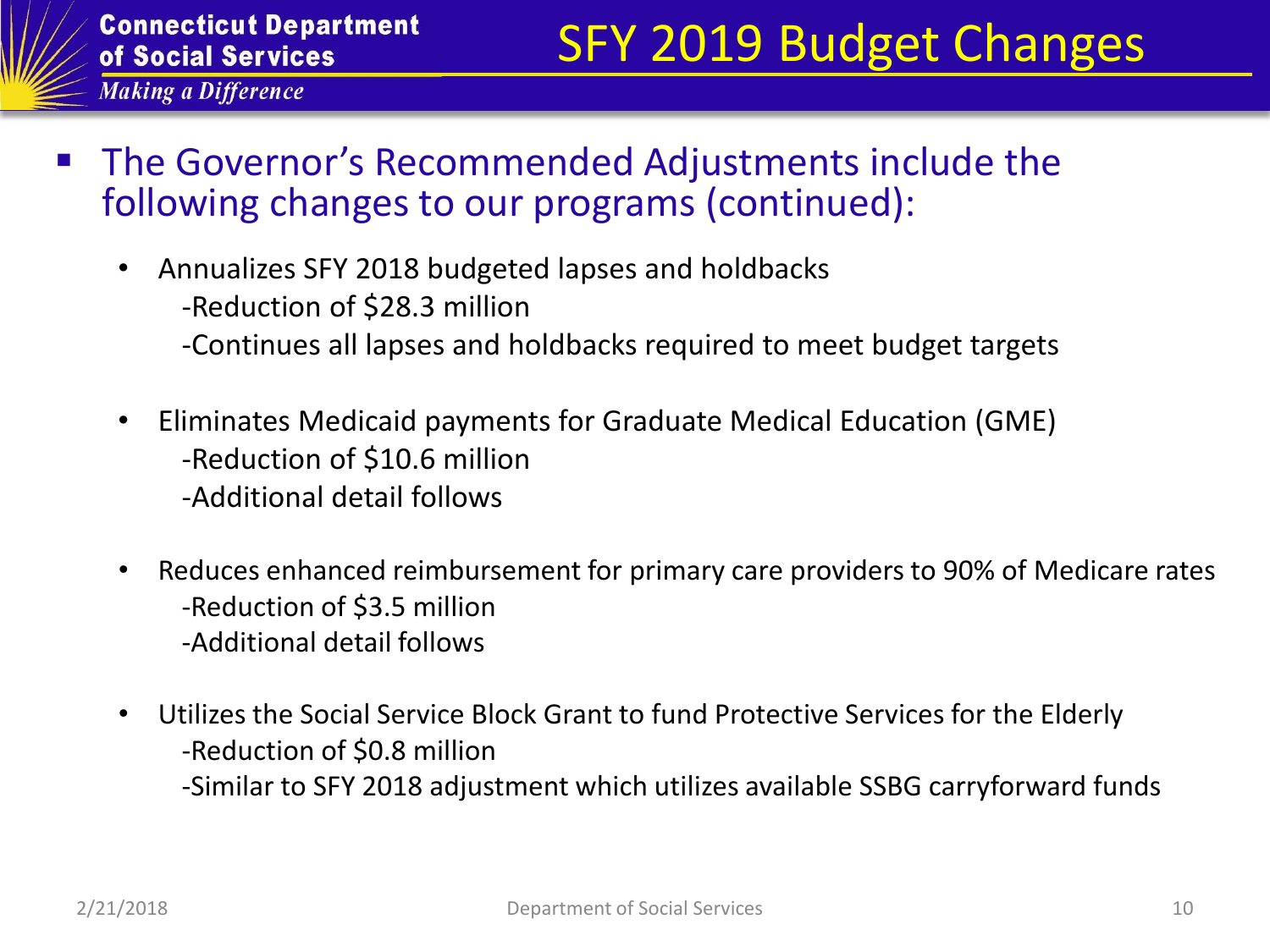

- The Governor's Recommended Adjustments include the following changes to our programs (continued):
	- Removes funding for expired contracts
		- -Reduction of \$0.1 million

-Adjusts funding to reflect annualization of savings (SFY 2018 included onemonth support for discontinued contracts)

• Transfers funding for the State Unit on Aging (SUA) to the Department of Rehabilitation Services (DORS)

-Reduction of \$8.2 million

-Recognizes SFY 2018 adjustment to provide ongoing support for SUA under **DORS** 

- Consolidates funding for the Safety Net Services contract -No change in support as this represents a consolidation of funding provided under two separate accounts in SFY 2018
- Reallocates funding for the Brain Injury Alliance of Connecticut (BIAC) -Continues the base level of funding support for BIAC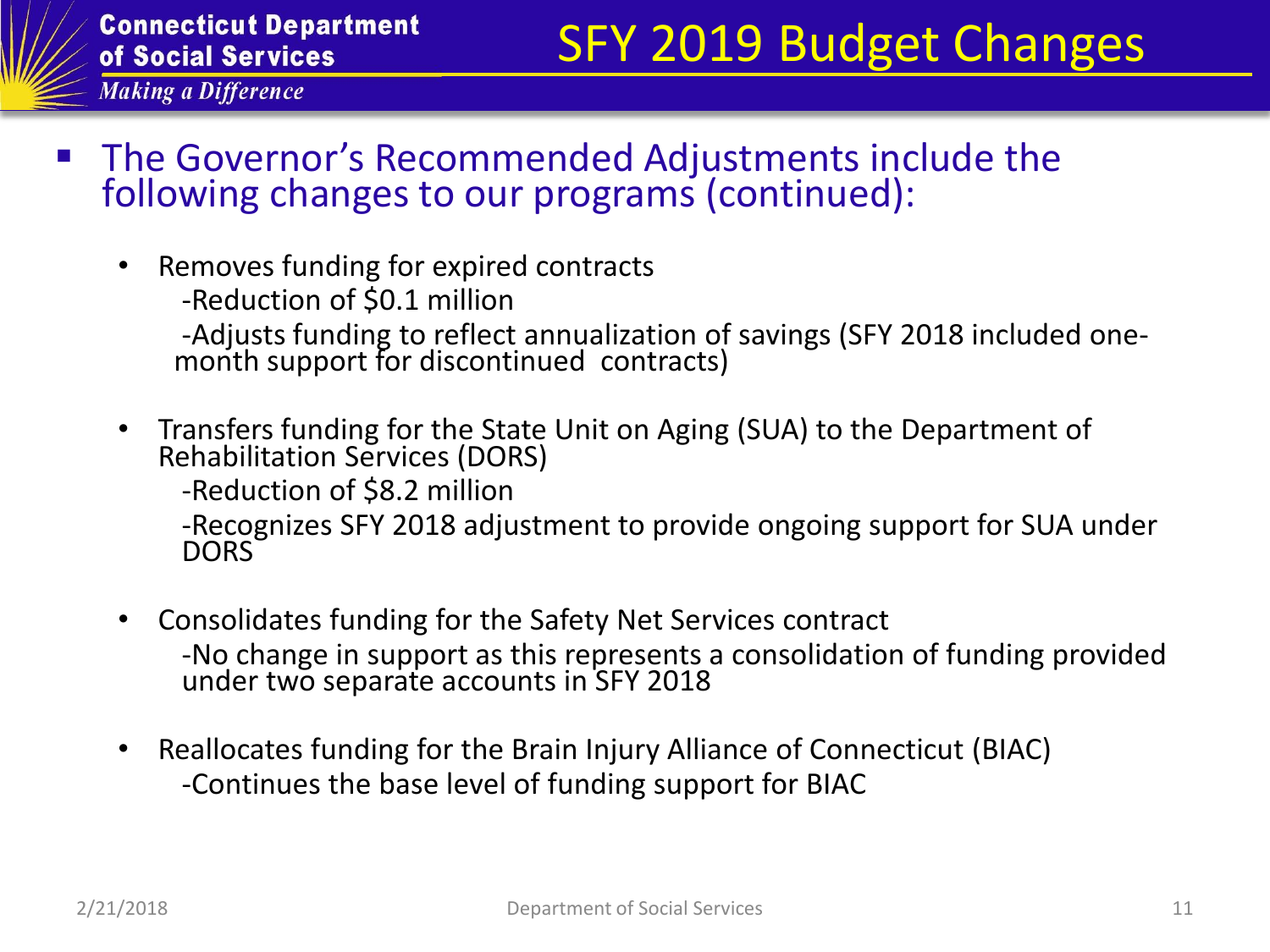- Additional detail on significant Governor's Recommended Adjustments (continued):
	- Elimination of Medicaid payments for Graduate Medical Education (GME)
		- There is no federal requirement that states provide support under Medicaid for Graduate Medical Education
		- \$21.1 million in total payments, including both federal and state shares, are projected for GME in SFY 2018
		- Five Connecticut hospitals receive close to three-quarters of the \$21.1 million, with Yale New Haven receiving over \$7.9 million of the total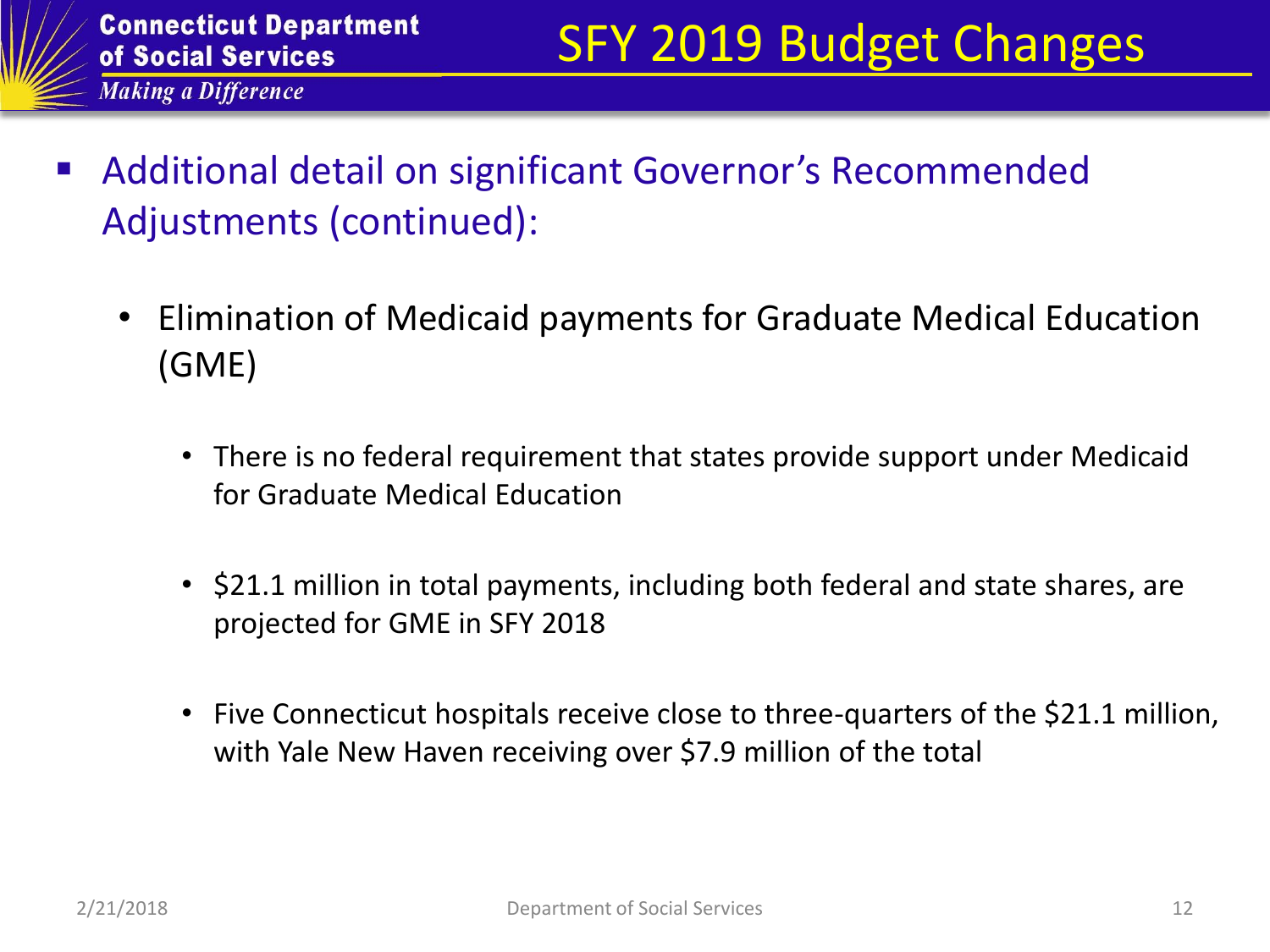- Additional detail on significant Governor's Recommended Adjustments:
	- Reduce Enhanced Reimbursement for Primary Care Providers from 95 to 90% of 2014 Medicare Rates
		- The ACA required states to increase Medicaid reimbursement for primary care providers to 100% of Medicare levels for calendar years 2013 and 2014
		- After 2014, when the federal requirement expired, fewer than half the states maintained the higher reimbursement levels
		- While Connecticut continued the rate increase at the full 2014 Medicare level for primary care services, budget pressures led to a decrease in the level to 95% in SFY 2018
		- As of December 2017, there were 3,598 primary care providers enrolled in Medicaid, a 52% increase from the 2,370 providers enrolled as of January 2013, when the reimbursement increase became effective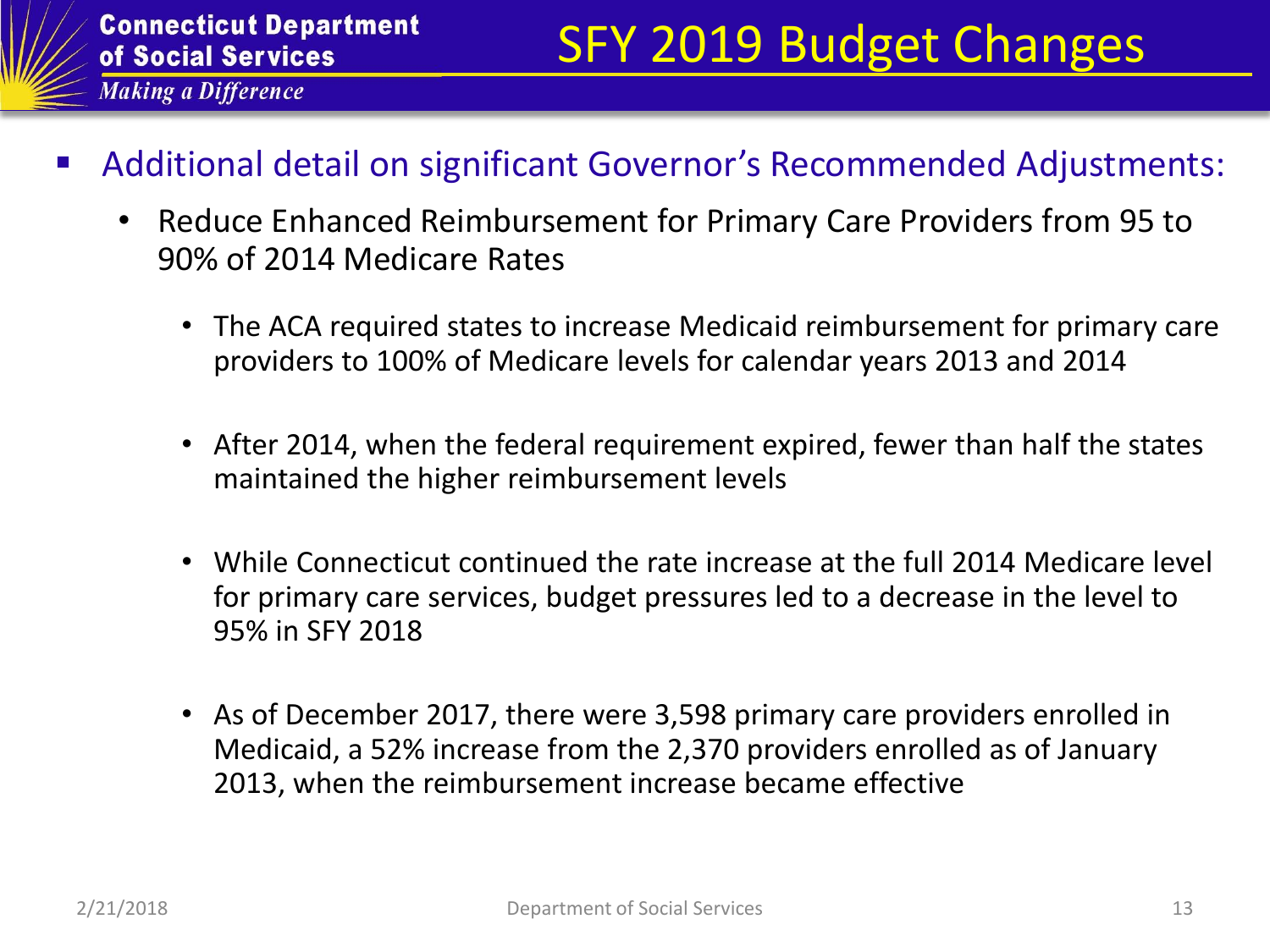- Significant funding changes continued in the Governor's Recommended Adjustments:
	- Medicare Savings Program (MSP) Income Eligibility Reduction
		- Based on our latest estimates, the proposed reduction in income eligibility is expected to reduce MSP enrollment by approximately 75,400 individuals; overall enrollment will still be 23% higher than the August 2009 enrollment of 69,970
		- The changes that are included in the enacted budget will bring Connecticut's income eligibility criteria in line with 47 other states
		- Estimated savings from this effort have been reduced from \$130 to \$105 million; further downward adjustments are anticipated once we have additional federal clarification regarding certain dually eligible individuals who are losing MSP coverage, but who still retain Medicaid coverage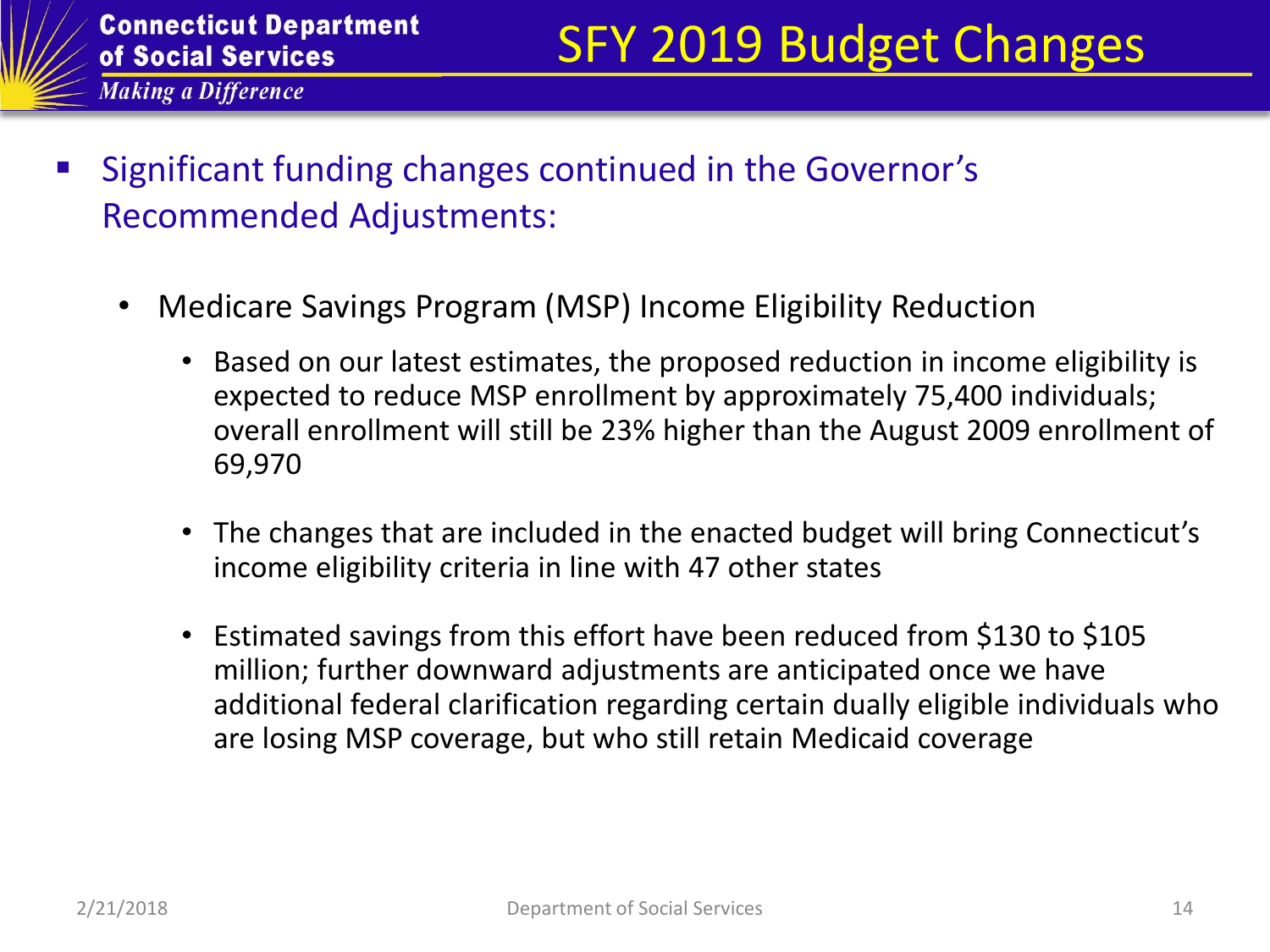#### DSS' strategies to manage within budgeted resources:

- Continue our focus on person-centered services with an investment and prevention-oriented approach to health and human service delivery.
- **Provide core health services that maintain coverage of preventative** medical, behavioral health, dental and long term-supports.
- Identify opportunities to address the root cause of systemic conditions to reduce or prevent future required service needs.
- Continue development of outcome-oriented service delivery throughout the agency including all internal and external operations.
- Increase the use of LeanCT and data-driven business strategy development across our service platform.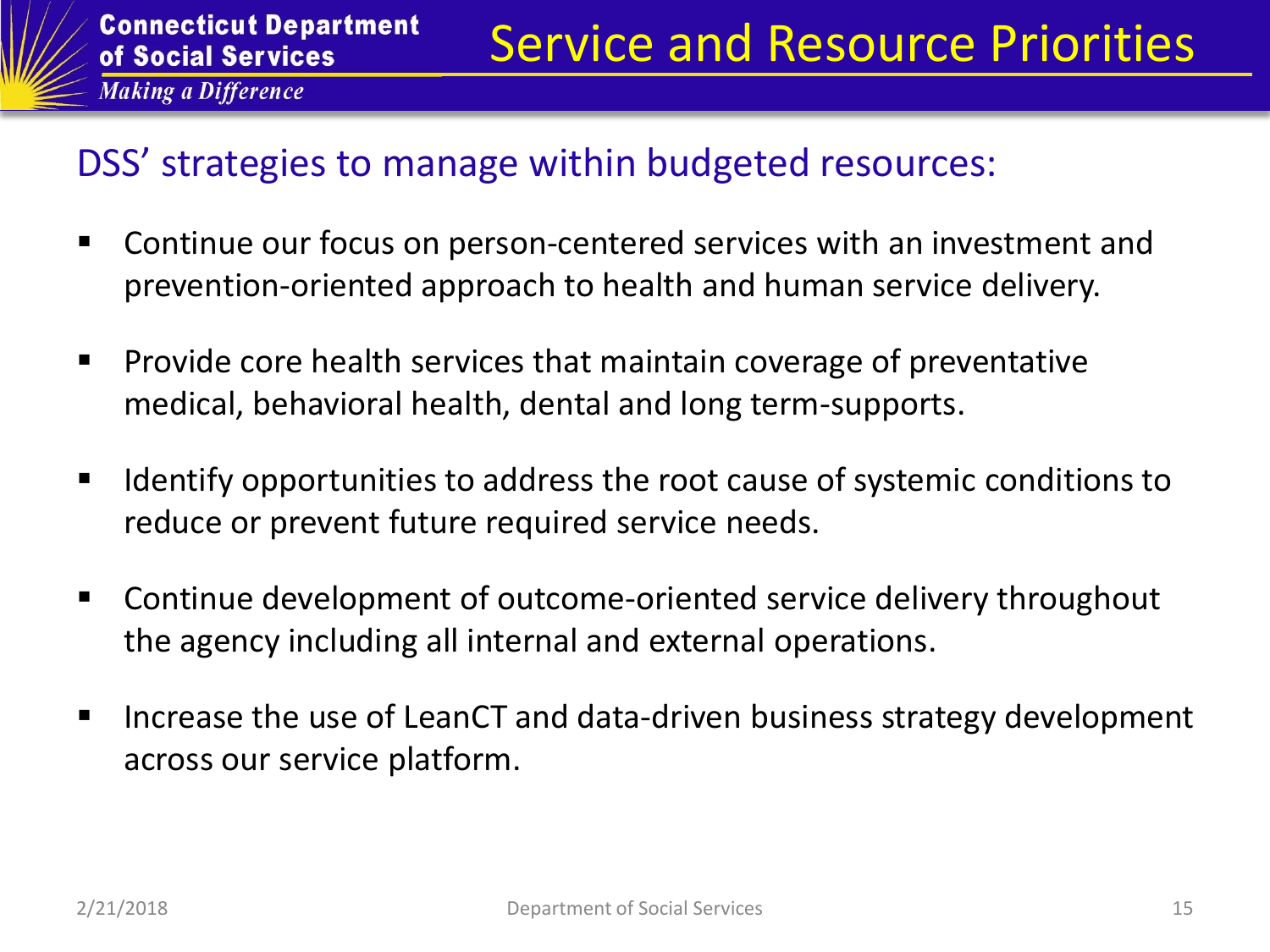## DSS' strategies to manage within budgeted resources (continued):

- **Seek opportunities to leverage technology investments to enhance service** delivery and business operations.
- Limit hiring to critical positions that are aligned with agency priorities.
- Continue efforts to stabilize overtime use while maintaining necessary capacity to preserve recent improvements in client service.
- Review all contracts and other purchases under our Other Expenses account to ensure efficient and effective use of resources.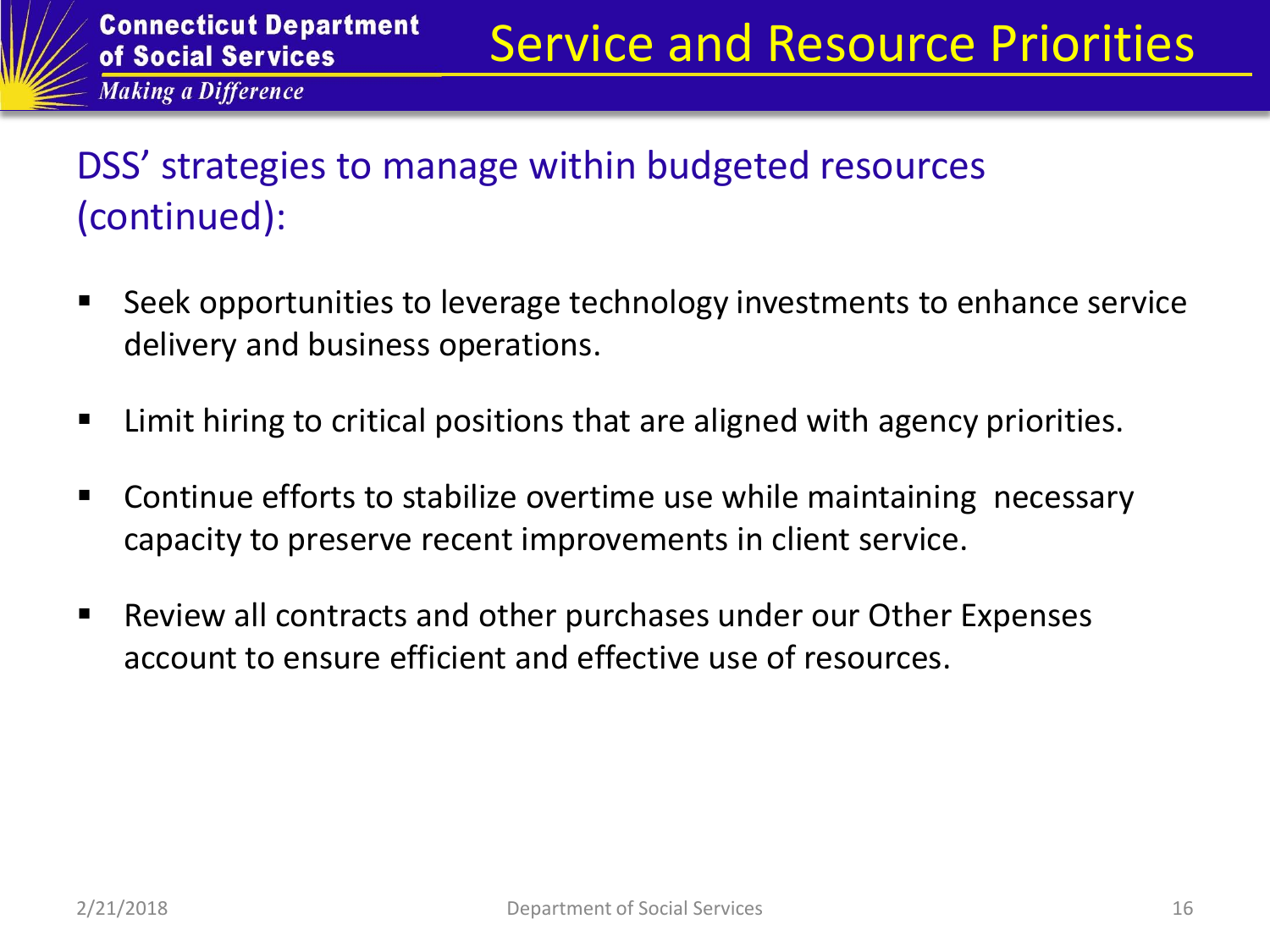

## Achievements

**Making a Difference** 

#### DSS' strategic framework demonstrates results – SNAP



Connecticut (CT) continues to be among the top performing states in **SNAP processing timeliness**. The latest six month figures ranks CT  $1<sup>st</sup>$  in the Northeast Region and **5th nationally** with a timeliness rate of **97.30%** based on actual case samples. The overall national average for SNAP timeliness in this same period was 92.45%.



Connecticut also ranks among the top performing states in **SNAP Quality Control**  error rates. CT's payment error rate, which measures cases in which a household is paid too much or not enough SNAP benefits, is 3.38 cumulatively from October 2016 – May 2017, the most recent month reviewed by the USDA's Food and Nutrition Service (FNS). This puts CT in the top ten nationally.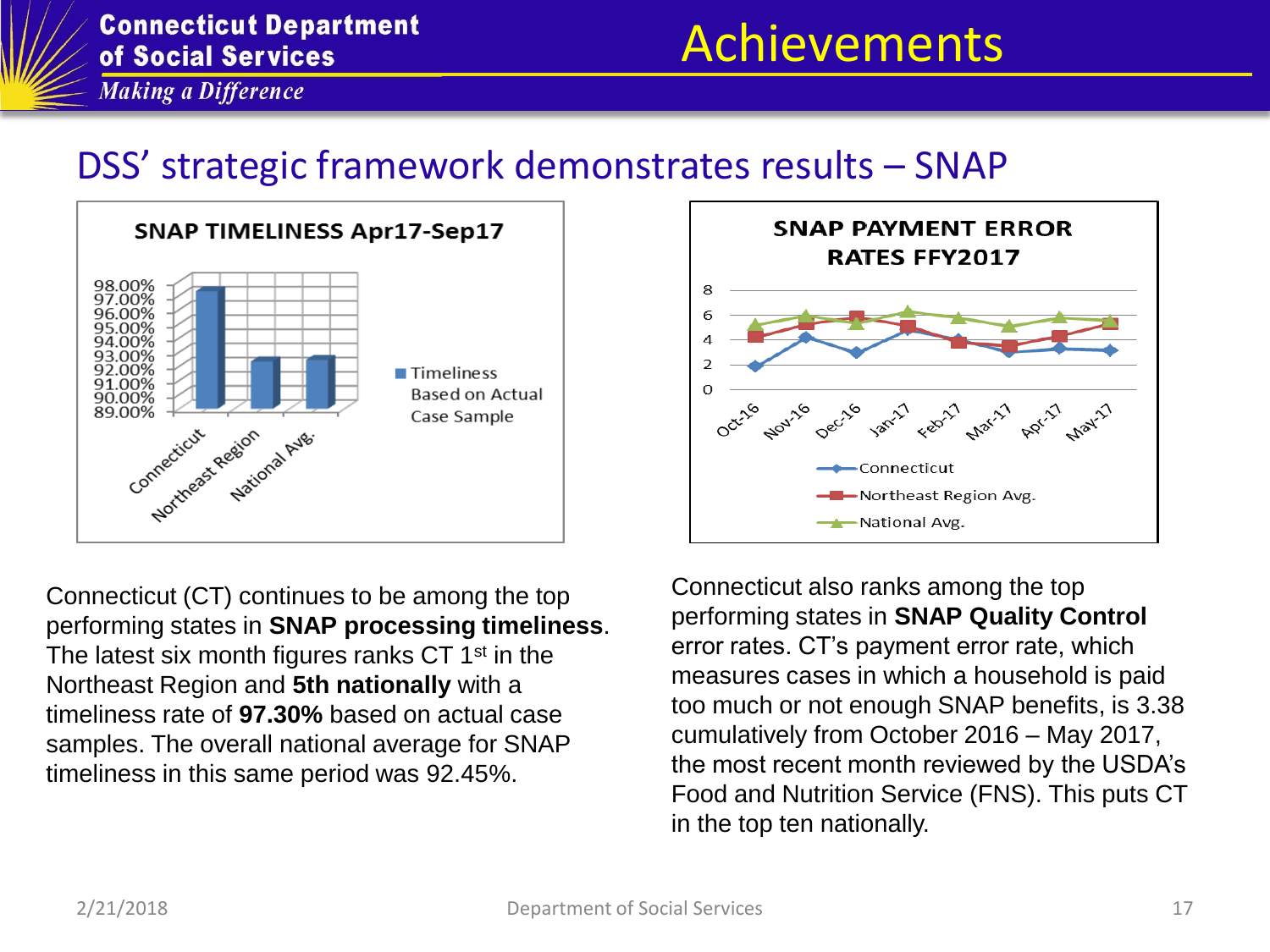

# Achievements

#### DSS' strategic framework demonstrates results – SNAP

- Recently Connecticut was notified that DSS was awarded **\$1,624,582** by FNS as a SNAP **high performance bonus**. CT is being recognized for being among the states with the highest Program Access Index (PAI) for calendar year 2016. PAI measures the number of SNAP participants divided by the estimated number of eligible participants derived using US Census data. FNS has also awarded a **highperformance bonus of \$563,656** in recognition of CT having one of the nation's most-improved Case and Procedural Error Rates for FY 2015.
- DSS in partnership with the Office of Early Childhood (OEC) was recently awarded a Data and Technical Assistance Grant by FNS. This **\$992,506** grant will be used to increase participation in DSS' **SNAP Employment and Training (E&T)** program by connecting individuals unable to participate because of a lack of childcare with the necessary resources needed to overcome this barrier. SNAP E&T already brings in over \$3.5 million to the state annually and is poised to increase this amount with the anticipated addition of new partnerships currently being developed.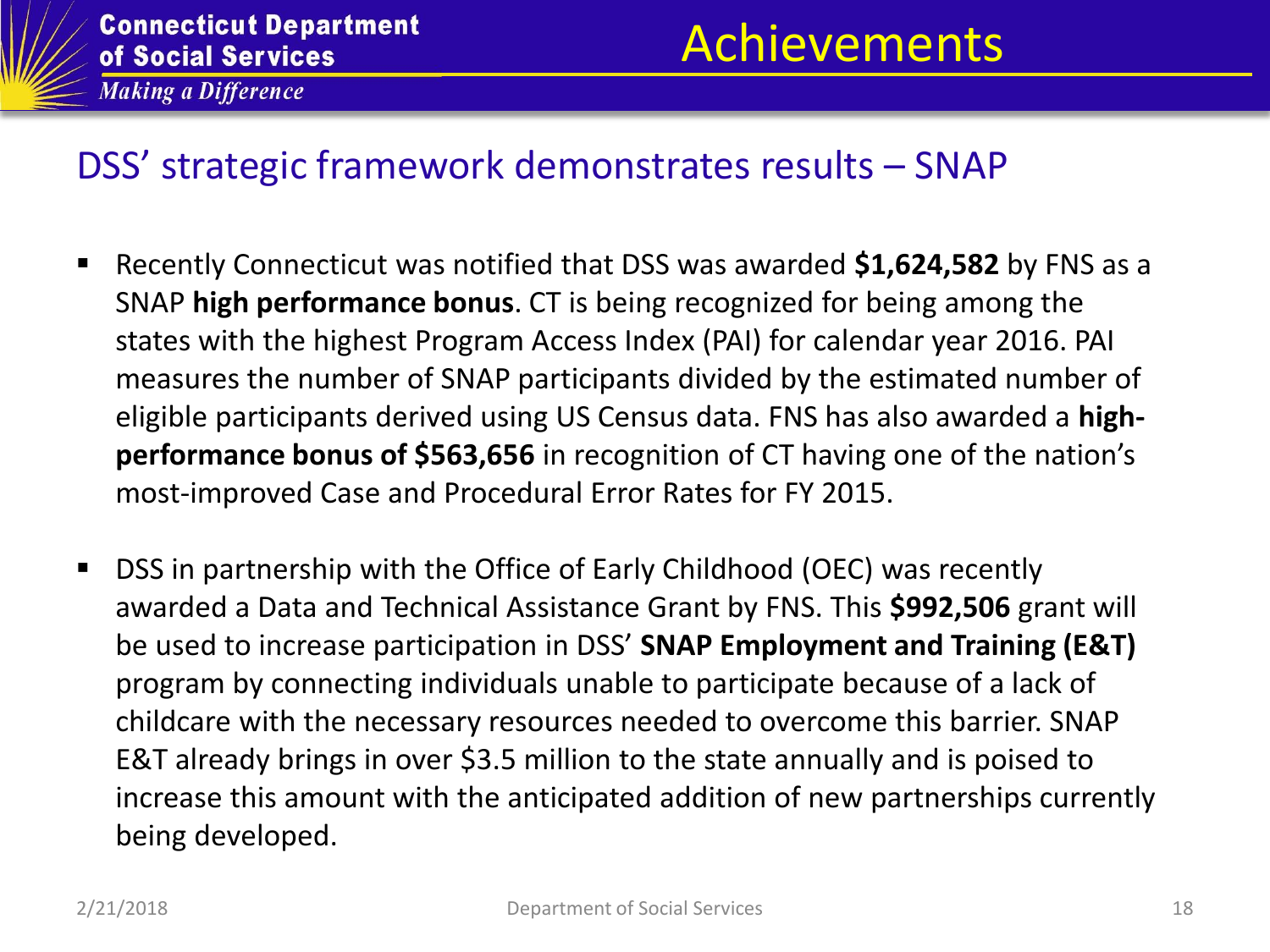

# Achievements

### DSS' strategic framework demonstrates results – Health Services

- Over CY'16, Connecticut Medicaid's medical ASO, CHNCT:
	- **reduced emergency department** (ED) usage for members engaged in the CHNCT Intensive Care Management (ICM) program **by 19.25% and inpatient admissions by 43.46%**
	- **reduced readmissions by 53.57%** for those members who received Intensive Discharge Care Management (IDCM) services
- Over SFY'17, through a range of strategies (ICM and behavioral health community care teams) and in cooperation with the Connecticut Hospital Association, **the Emergency Department visit rate was reduced** by:
	- 2.38% for HUSKY C
	- 4.60% for HUSKY D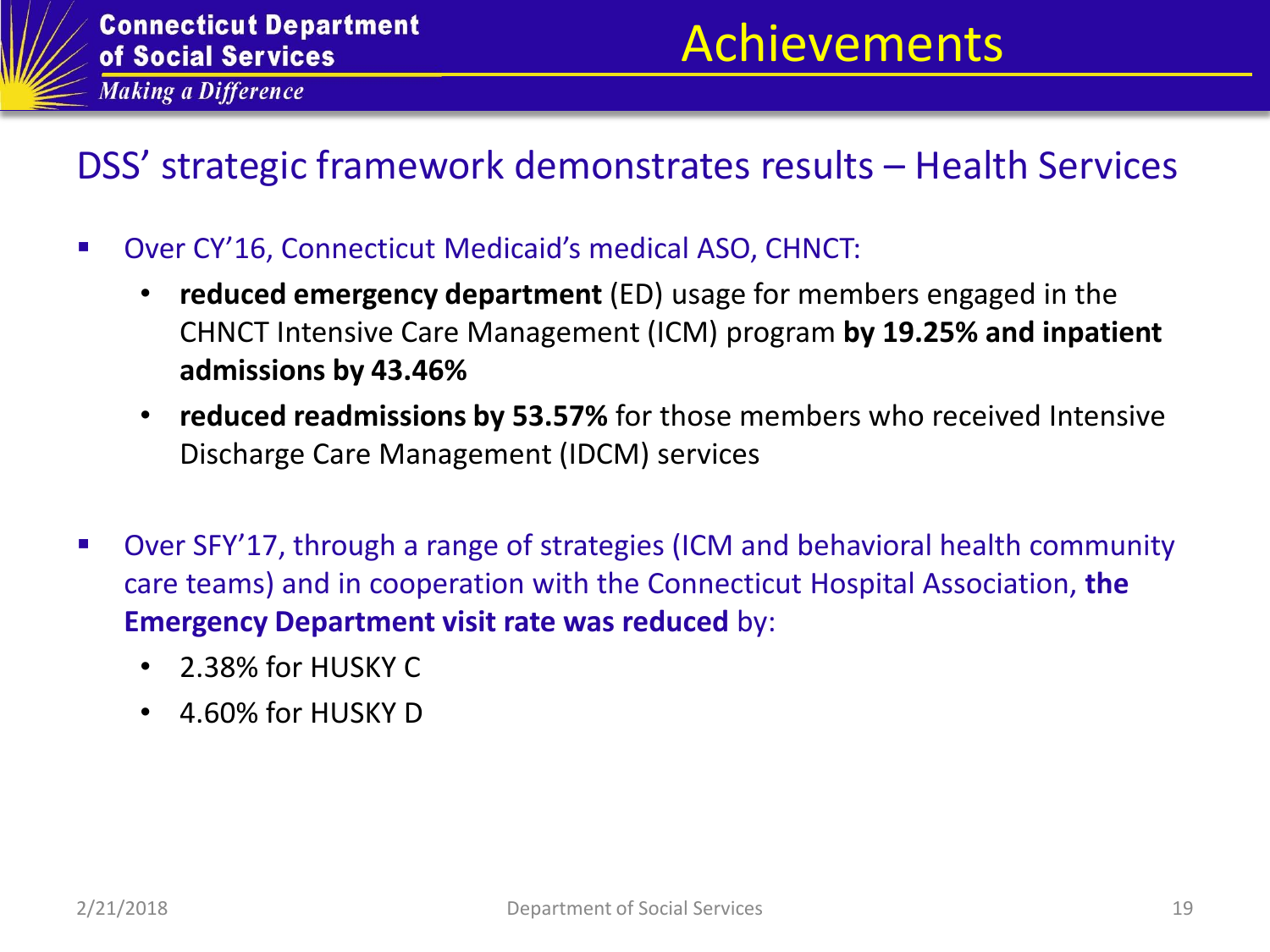## DSS' strategic framework demonstrates results – Health Services (continued)

- Over SFY'17:
	- Inpatient days per 1,000 member months (MM) decreased by 1.3%
	- The average length of stay decreased by 2.9%
	- Utilization per 1,000 MM for emergent medical visits decreased by 1.1%
	- Utilization per 1,000 MM for non-emergent medical visits decreased by 7.3%
- **Provider participation in HUSKY Health continued to increase over the last year** (medical providers up 1%, behavioral health providers up almost 19%, dental providers up 7%).
- A June, 2017 American Dental Association Health Policy Institute brief ranked Connecticut number one in access to dental providers, with 98% of the population having a dentist available within 15 miles.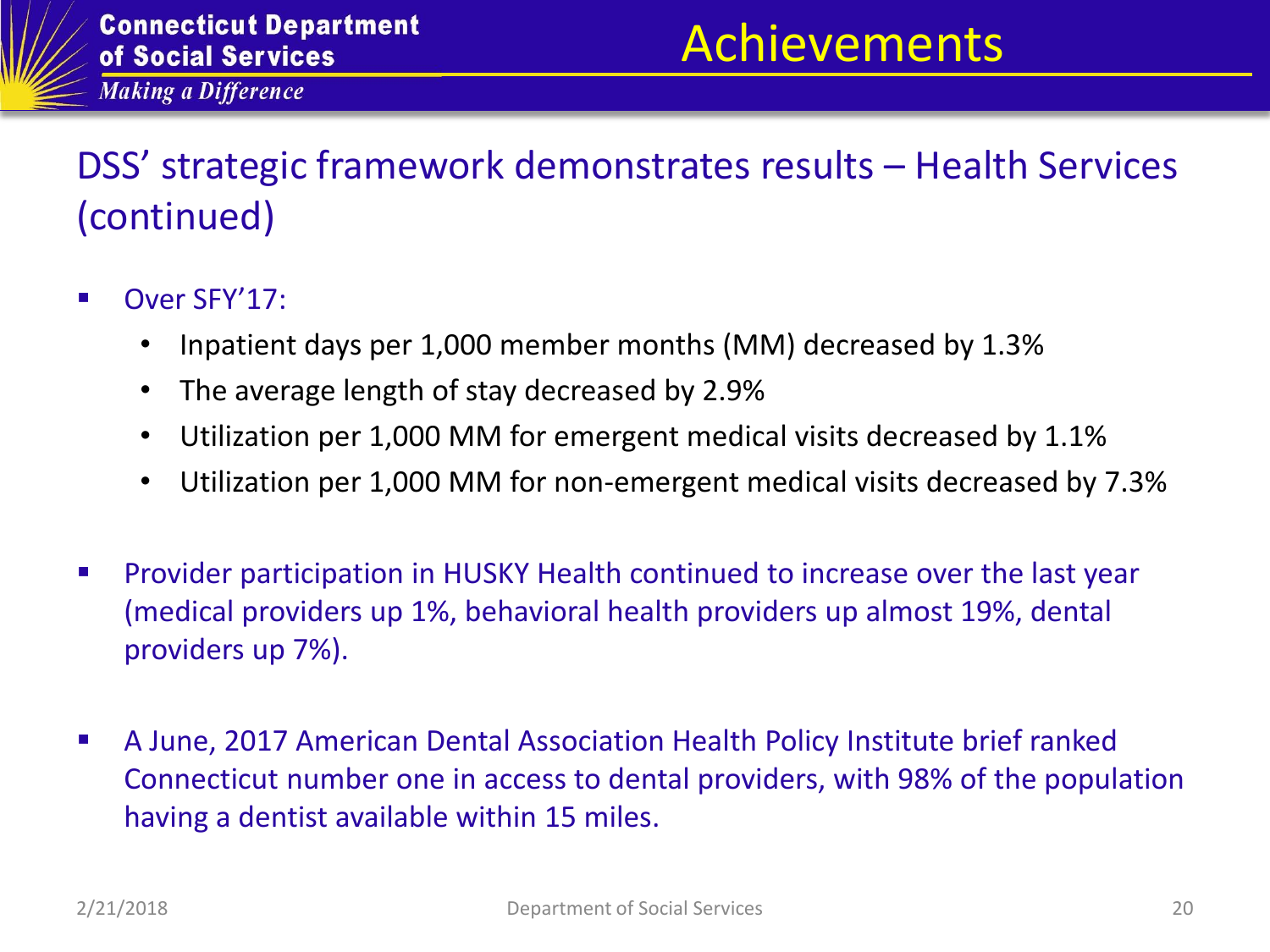# Achievements

### DSS' strategic framework demonstrates results - excerpts from the Governor's budget introduction

- "While total expenditures have increased due to increases in enrollment, per member per month costs have remained remarkably steady over time."
- "*Health Affairs'* June 2017 issue reported that Connecticut's Medicaid program led the nation in controlling cost trends on a per enrollee basis for the 2010-2014 period."
- "Furthermore, for FY 2017, Medicaid expenditures in DSS grew by only 1.1 percent, demonstrating yet again that Connecticut's service model continues to bend the cost curve while improving health outcomes."
- "Connecticut is extremely fortunate to have had such success in controlling Medicaid costs in recent years just as the state has begun to seriously address unfunded pension liabilities."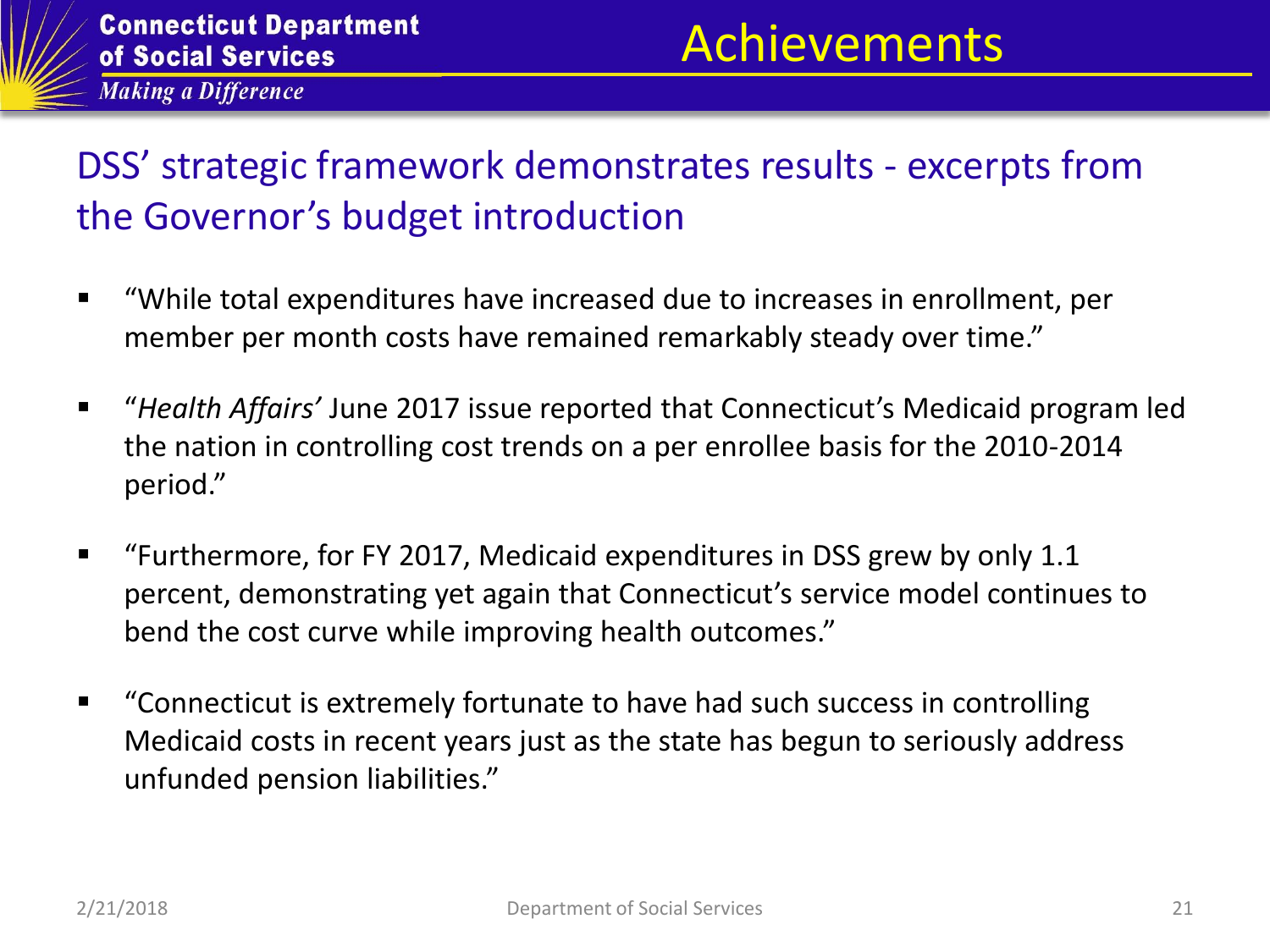

#### Expenditure trends have remained relatively steady over the past eight quarters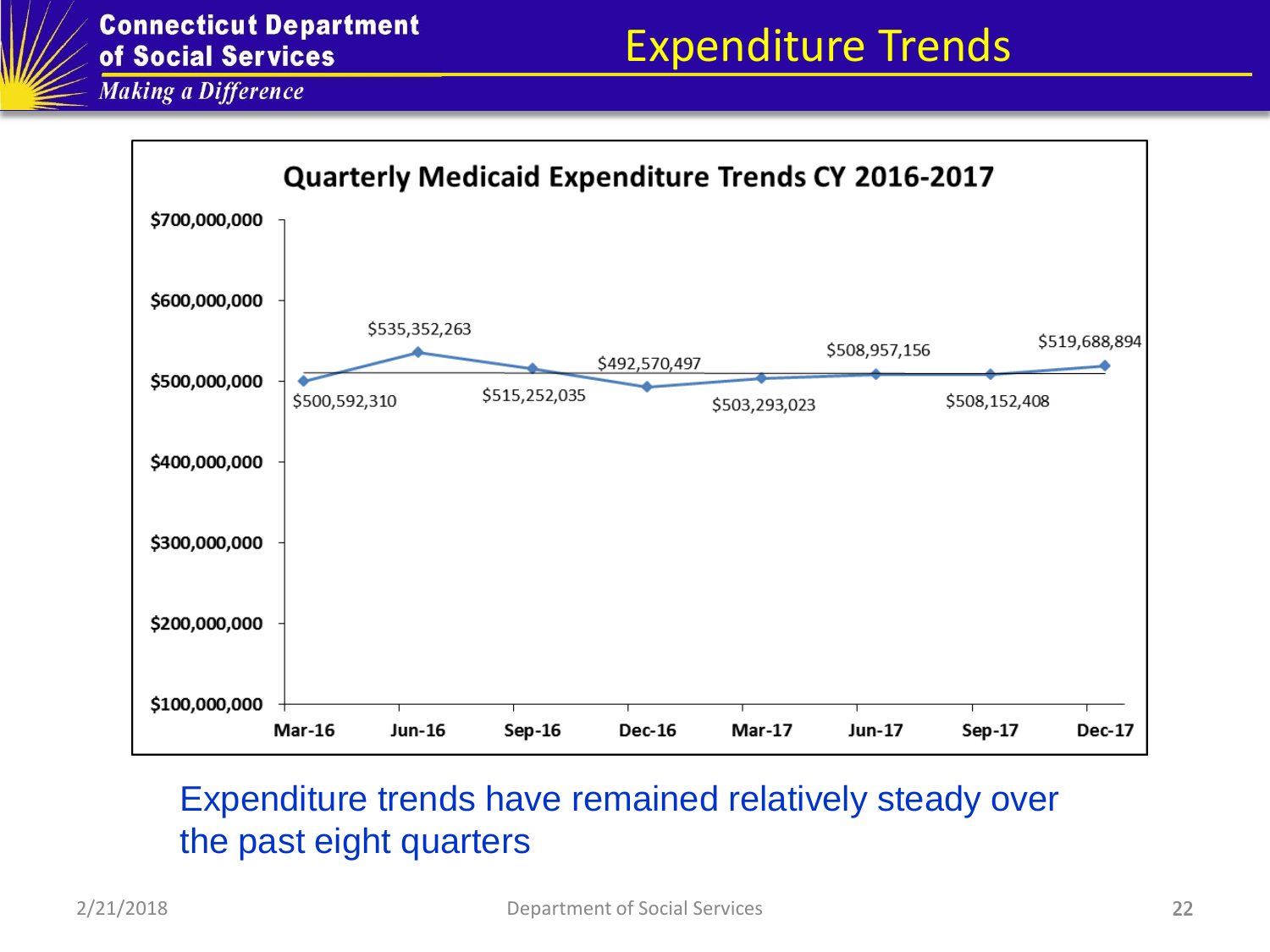

#### Quarterly per member per month (PMPM) trends have similarly remained steady over the last eight quarters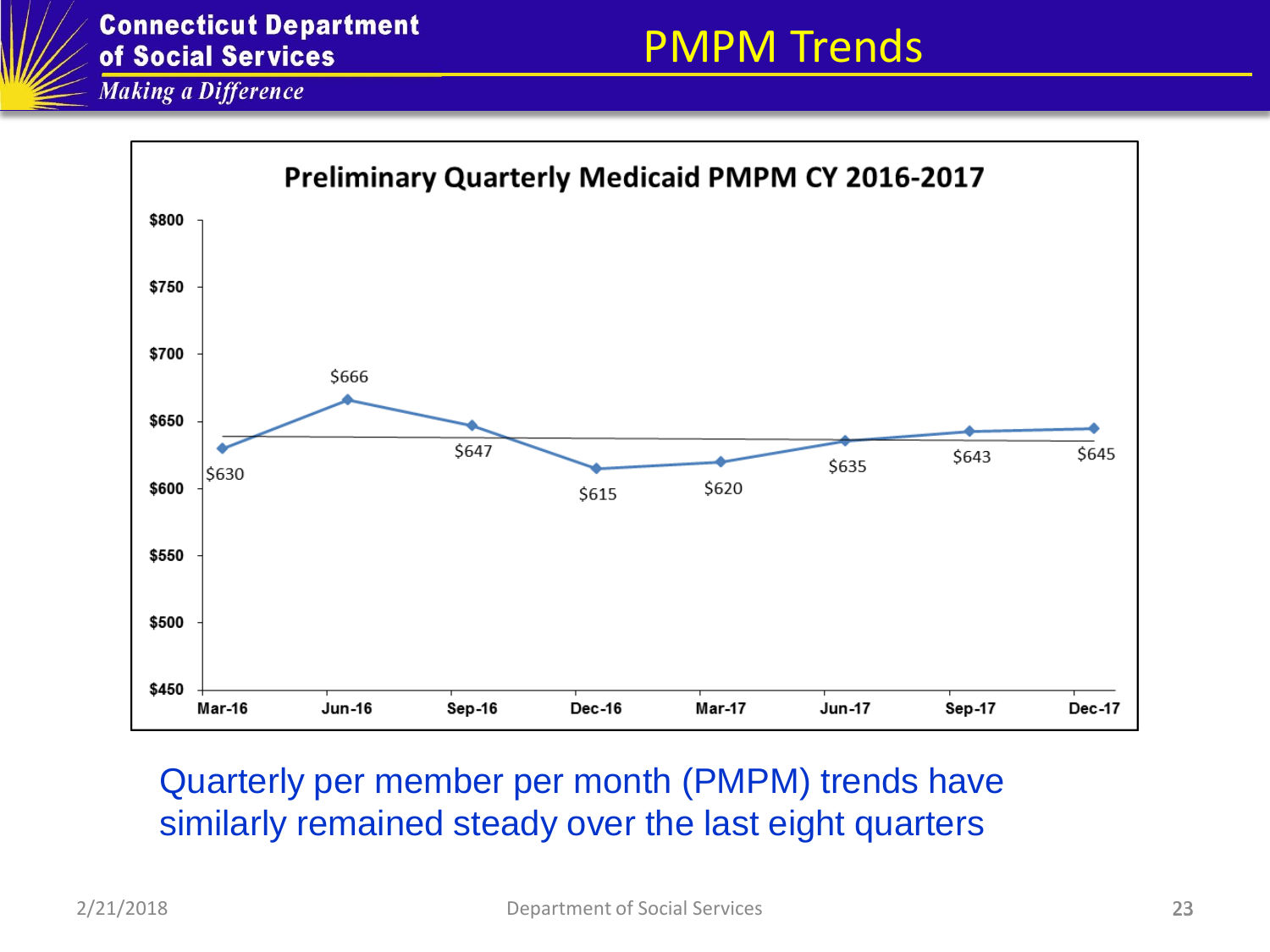

#### *\* Expenditures are net of drug rebates and include DMHAS' behavioral health costs claimable under Medicaid.*

2/21/2018 Department of Social Services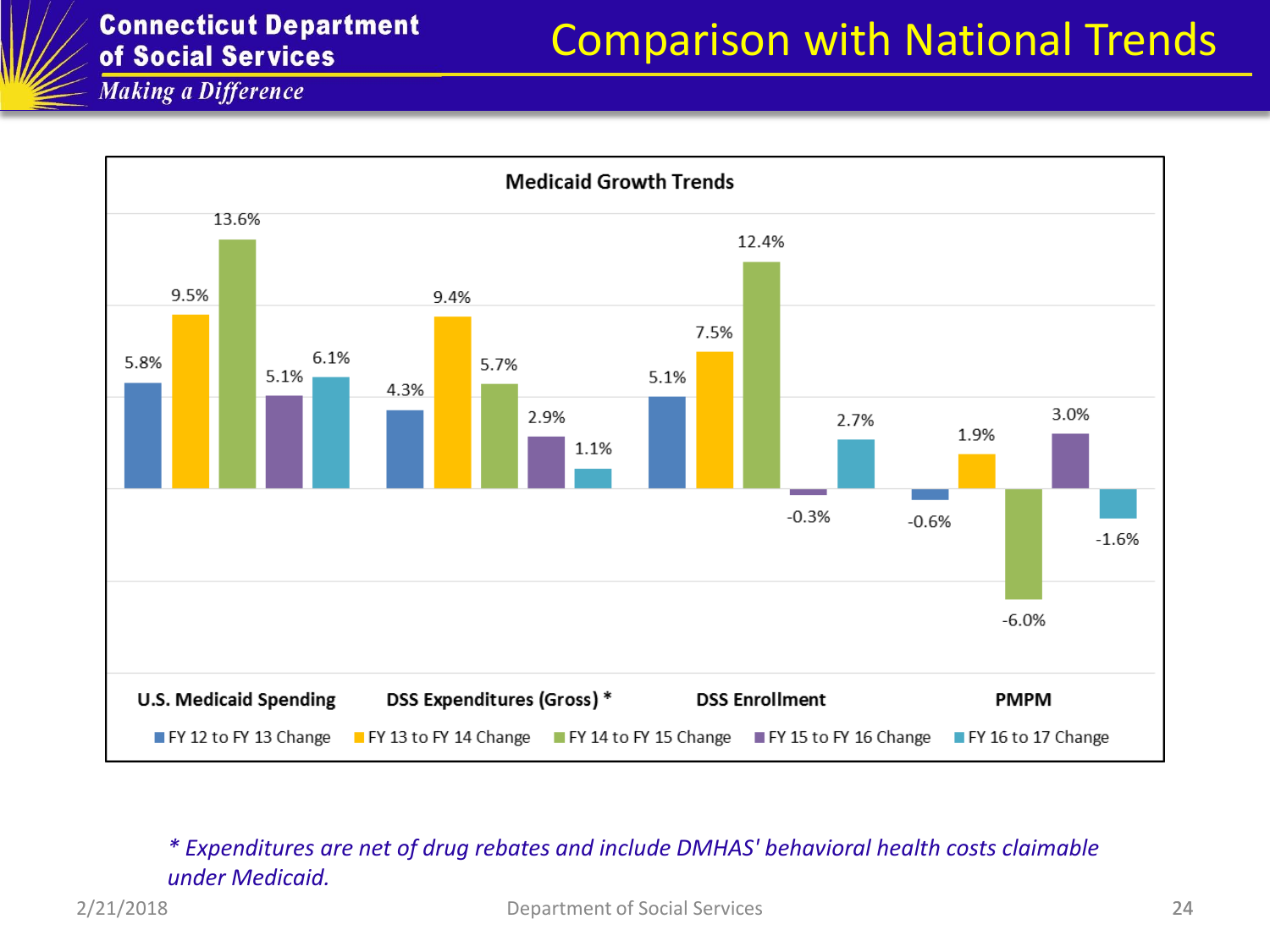# Federal and State Share of Medicaid

**Making a Difference** 

CT's state share of Medicaid costs have dramatically stabilized.

State share of costs was lower in SFY 2017 than it was in SFY 2014.

SFY 2017 state share was only \$34 million, or 1.4%, higher than the estimated SFY 2012 state share.

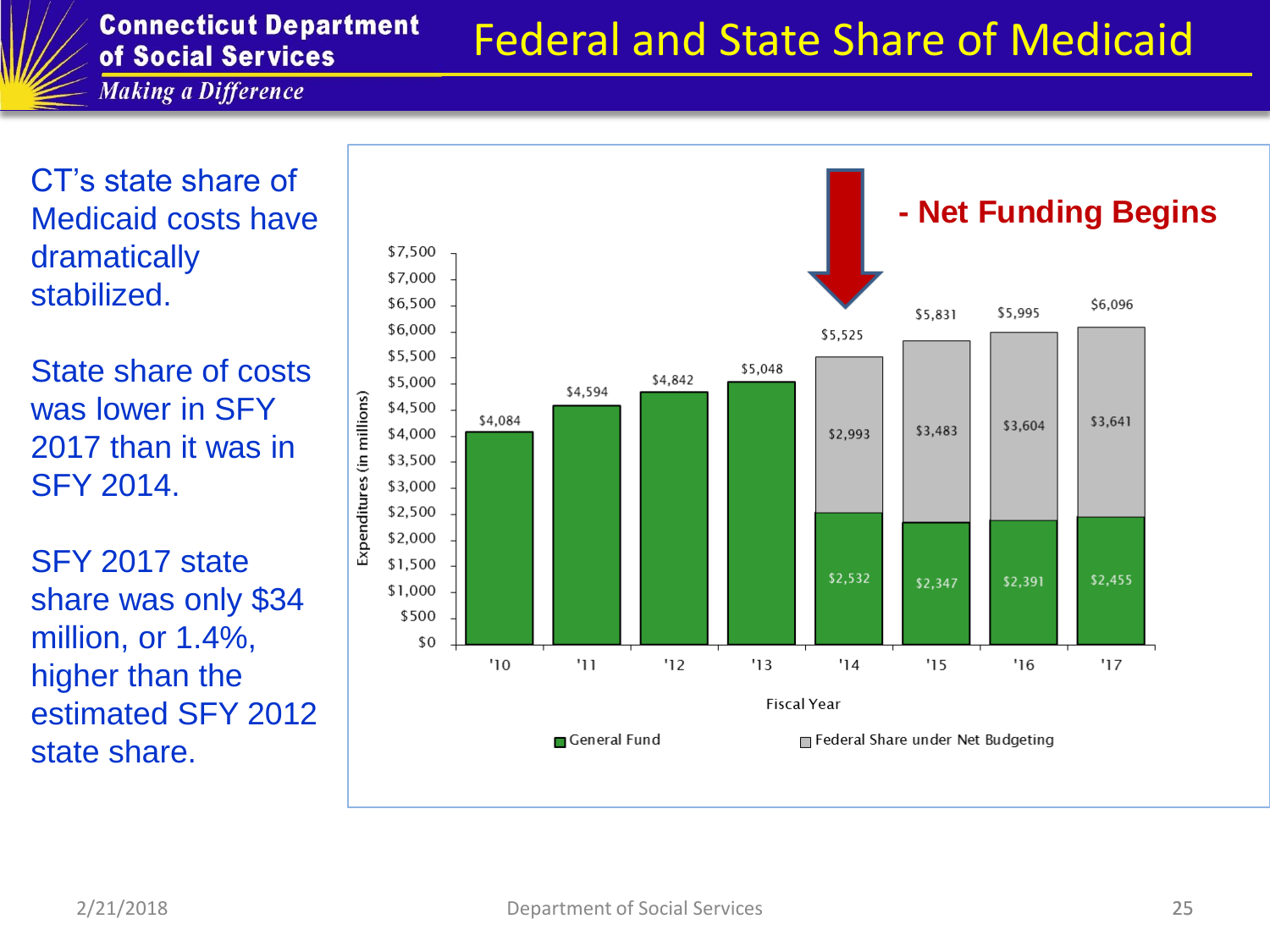- In SFY 2016, the "all states" average Medicaid expenditures as a percentage of total State expenditures:
	- $28.7\%*$
- Connecticut's SFY 2016 Medicaid expenditures as a percentage of total State expenditures:
	- $\cdot$  22.7% $*$
- Based upon NASBO data, going back to SFY 2010, CT compares extremely favorably to its "peer" states (all New England states, NY and NJ). For the entire period, we consistently were among the three states with the lowest percentage. In SFY 2015 and 2016, Connecticut had the lowest percentage share of the total state budget of all our peer states.

\*Per the most recent National Association of State Budget Officers (NASBO) State Expenditure Report; includes both federal and State Medicaid shares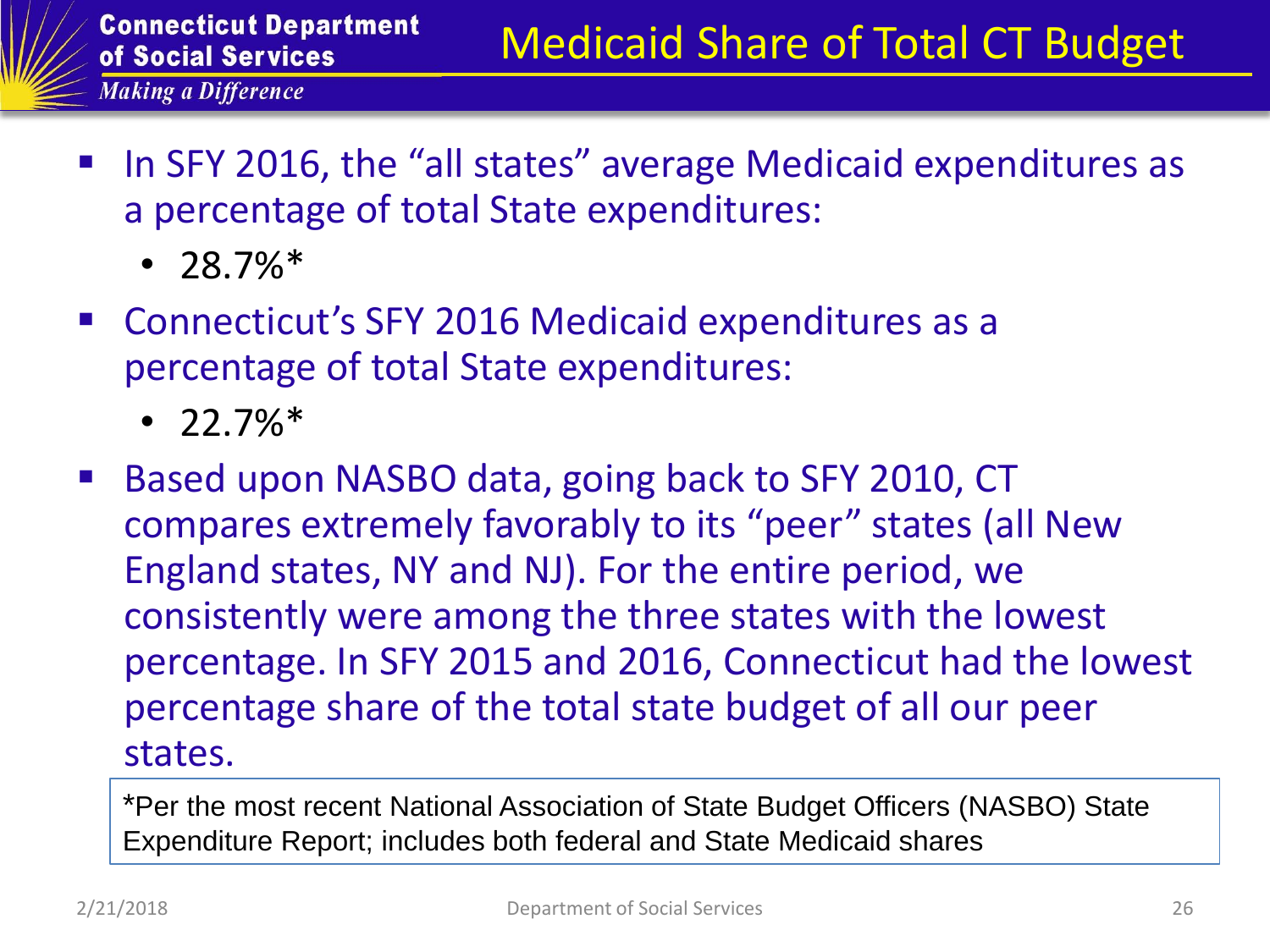

- Commission on Fiscal Stability and Economic Growth January 24, 2018
	- https://www.cga.ct.gov/fin/tfs/20171205 Commission%20on%20Fisc [al%20Stability%20and%20Economic%20Growth/20180124/Departme](https://www.cga.ct.gov/fin/tfs/20171205_Commission on Fiscal Stability and Economic Growth/20180124/Department of Social Services Presentation.pdf) [nt%20of%20Social%20Services%20Presentation.pdf](https://www.cga.ct.gov/fin/tfs/20171205_Commission on Fiscal Stability and Economic Growth/20180124/Department of Social Services Presentation.pdf)
- Medical Assistance Program Oversight Council February 9, 2018
	- [https://www.cga.ct.gov/med/council/2018/0209/20180209ATTACH\\_H](https://www.cga.ct.gov/med/council/2018/0209/20180209ATTACH_HUSKY Financial Trends Presentation.pdf) [USKY%20Financial%20Trends%20Presentation.pdf](https://www.cga.ct.gov/med/council/2018/0209/20180209ATTACH_HUSKY Financial Trends Presentation.pdf)